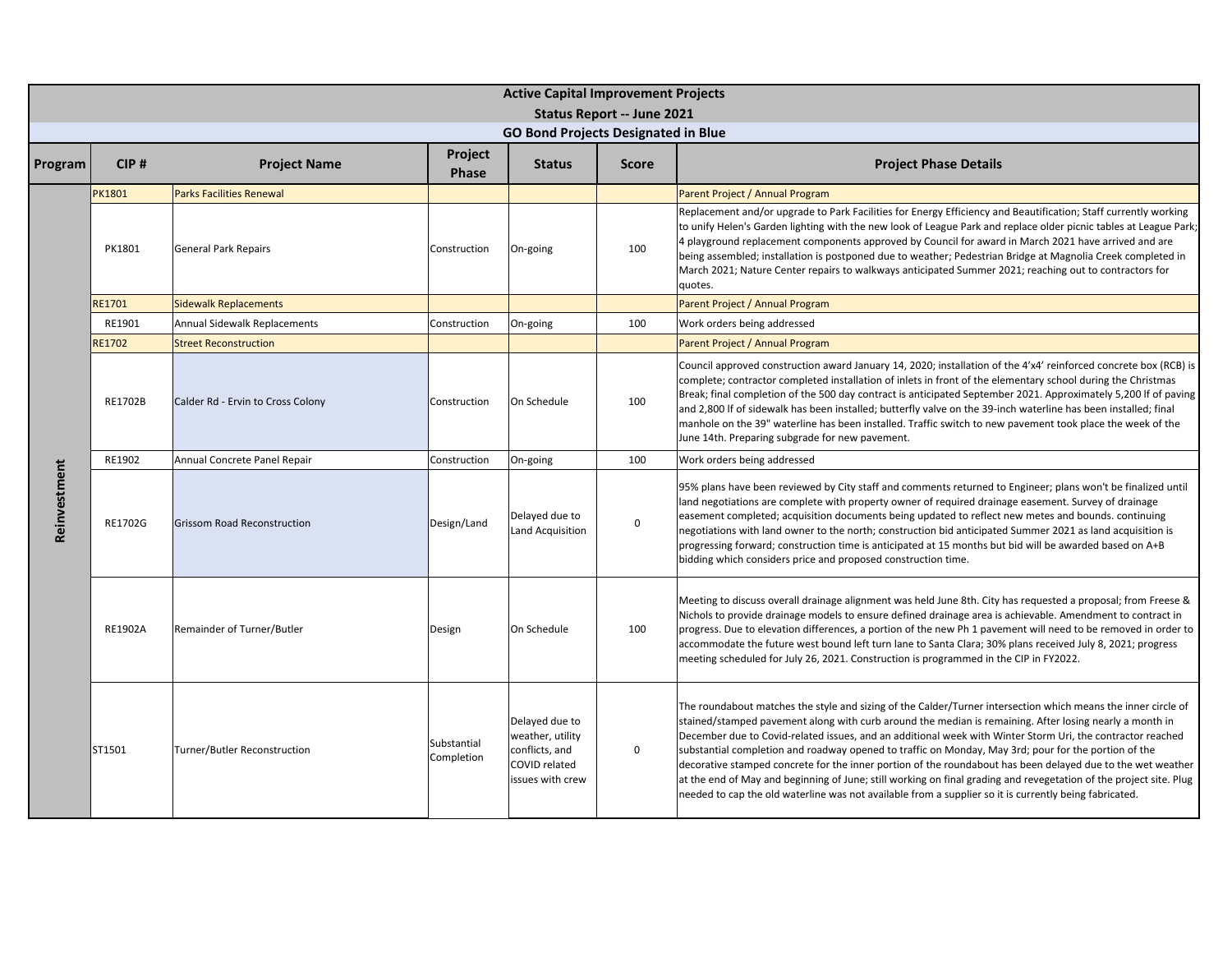|                |               |                                                                                          |                                | <b>Active Capital Improvement Projects</b>                                          |              |                                                                                                                                                                                                                                                                                                                                                                                                                                                                                                                                                                                                                                           |  |  |  |
|----------------|---------------|------------------------------------------------------------------------------------------|--------------------------------|-------------------------------------------------------------------------------------|--------------|-------------------------------------------------------------------------------------------------------------------------------------------------------------------------------------------------------------------------------------------------------------------------------------------------------------------------------------------------------------------------------------------------------------------------------------------------------------------------------------------------------------------------------------------------------------------------------------------------------------------------------------------|--|--|--|
|                |               |                                                                                          |                                | <b>Status Report -- June 2021</b>                                                   |              |                                                                                                                                                                                                                                                                                                                                                                                                                                                                                                                                                                                                                                           |  |  |  |
|                |               |                                                                                          |                                | <b>GO Bond Projects Designated in Blue</b>                                          |              |                                                                                                                                                                                                                                                                                                                                                                                                                                                                                                                                                                                                                                           |  |  |  |
| Program        | CIP#          | <b>Project Name</b>                                                                      | <b>Project</b><br><b>Phase</b> | <b>Status</b>                                                                       | <b>Score</b> | <b>Project Phase Details</b>                                                                                                                                                                                                                                                                                                                                                                                                                                                                                                                                                                                                              |  |  |  |
|                | <b>RE1704</b> | <b>Asphalt Streets Rehabilitation</b>                                                    |                                |                                                                                     |              | Parent Project / Annual Program                                                                                                                                                                                                                                                                                                                                                                                                                                                                                                                                                                                                           |  |  |  |
|                | RE1704E       | 2020 Asphalt Streets - Package 5 (Glen Cove<br>Subdivision, Powers, N Wisconsin, Wesley) | Substantial<br>Completion      | Complete                                                                            | 100          | Construction was completed ahead of the August 2021 schedule. Working on closeout and punchlist items.                                                                                                                                                                                                                                                                                                                                                                                                                                                                                                                                    |  |  |  |
|                | RE1704G       | 2020 Asphalt Streets - Package 6                                                         | Design                         | On Schedule                                                                         | 100          | 100% design plans submitted in June; comments returned. Final submittal scheduled for July; programmed for<br>construction in the FY2022 CIP.                                                                                                                                                                                                                                                                                                                                                                                                                                                                                             |  |  |  |
|                | RE1704G       | 2020 Asphalt Streets - 3rd Street (CDBG)                                                 | Design                         | On Schedule                                                                         | 100          | Design was awarded by Council at the January 12th meeting and is proposed at 187 days. 90% design plans<br>received March 10th; comments received from Engineer April 15th. 100% plans submitted May 25th; comments<br>returned in June. Final submittal anticipated in July; preparing for August bid. Construction is anticipated to<br>begin in the third quarter of 2021.                                                                                                                                                                                                                                                             |  |  |  |
| Reinvestment   | RE1703        | <b>Traffic Signal Reconstruction</b>                                                     | Construction                   | On Schedule                                                                         | 100          | TxDOT is rebuilding the signal at FM518 & Park Ave and FM518 & lowa as part of the asphalt resurfacing project<br>in FY2021. TxDOT bid the project in March 2021; City is waiting on the date of the pre-construction meeting.                                                                                                                                                                                                                                                                                                                                                                                                            |  |  |  |
|                | RE1705        | Facilities Reinvestment                                                                  | Construction                   | On-going                                                                            | 100          | Annual funding to modernize and improve energy efficiency of existing facilities; Program Managed by Facilities<br>Department. Civic center monitor installation complete; rec center new ceiling grid and paint completed;<br>working on painting and flooring; back alley driveway completed; Blue Building Suite 400 new grid; carpet and<br>paint complete; Building 600 new grid complete.                                                                                                                                                                                                                                           |  |  |  |
|                |               | <b>Remodel Fire Station 3</b>                                                            | Construction                   | On hold                                                                             | 100          | Facilities is managing renovations; installation of new roof anticipated completion Nov 2020; interior<br>renovations (bathroom, new flooring) delayed due to COVID and February winter storm; on hold due to funding<br>and construction cost – 4th quarter. Reevaluating construction costs due to recent increases.                                                                                                                                                                                                                                                                                                                    |  |  |  |
|                | TR1101        | <b>Traffic System Improvements</b>                                                       |                                |                                                                                     |              | Parent Project / Annual Program                                                                                                                                                                                                                                                                                                                                                                                                                                                                                                                                                                                                           |  |  |  |
|                | TR1101A       | Traffic Signal - LC Pkwy @ Brittany Lakes/ Fennigan Construction                         |                                | On Schedule                                                                         | 100          | Construction programmed in FY2022 in the FY2020-2024 CIP but advancing now to accelerate GO Bond<br>program; Council awarded construction contract December 8, 2020 for 240 calendar days from the notice to<br>proceed; NTP January 26, 2021; contractor mobilized week of Feb 22nd. Signal foundations poured, traffic poles<br>and equipment has been ordered. Working on box culvert installation; scheduled through July at which time<br>they will switch to paving work. Signal pole delivery/installation scheduled for early July. Construction is<br>currently anticipated to be completed in October 2021, weather permitting. |  |  |  |
|                | TR2001        | Traffic Signal - LC Pkwy & Landing                                                       | Design                         | On Schedule                                                                         | 100          | GO Bond Project; Council awarded design contract April 14, 2020; 100% plans received the week of April 12th;<br>comments received from engineering week of April 26th. Final plan revisions submitted week of June 21st.<br>Construction is programmed in the current CIP in FY2022. Staff evaluating the bond program for possible<br>advancement of construction.                                                                                                                                                                                                                                                                       |  |  |  |
| <b>Streets</b> | TR2001        | Traffic Signal - LC Pkwy & Magnolia Ln                                                   | Design                         | On Schedule                                                                         | 100          | GO Bond Project; Council awarded design contract April 14, 2020; 100% plans received the week of April 12th;<br>comments received from engineering week of April 26th. Final plan revisions submitted week of June 21st.<br>Construction is programmed in the current CIP in FY2022. Staff evaluating the bond program for possible<br>advancement of construction.                                                                                                                                                                                                                                                                       |  |  |  |
|                | TR2001        | Traffic Signal - LC Pkwy & W Bay Area Blvd                                               | Design                         | On Schedule                                                                         | 100          | GO Bond Project; Council awarded design contract April 14, 2020; 100% plans received the week of April 12th;<br>comments received from engineering week of April 26th. Construction is programmed in the current CIP in<br>FY2023. Design is scheduled to be complete and the project ready to bid as early as Summer 2021, pending<br>utility relocates. Land acquisition anticipated to begin late Summer 2021.                                                                                                                                                                                                                         |  |  |  |
|                | ST1913        | League City Pkwy at Walker St Intersection (matching<br>funds for partnerships)          | Design                         | Delayed due to TxDOT<br>review of 90% plans, but<br>won't delay bid as<br>scheduled | 100          | Revised 60% design plans were submitted to TxDOT for review in August 2020; 90% plans anticipated in late<br>Summer 2021 due to delay in TxDOT review - staff received preliminary input from TxDOT permitting office<br>week of July 26th.                                                                                                                                                                                                                                                                                                                                                                                               |  |  |  |
|                | ST2001        | SH3 & SH96 Intersection Improvements (matching<br>funds for partnerships)                | Design                         | Design delayed at 60%<br>but overall schedule not<br>affected yet                   | 100          | City staff reviewed & returned 60% design plans with comments in early July 2020; city comments were<br>addressed and revised 60% design plans were submitted to TxDOT for review in August 2020; 90% plans<br>reviewed and comments were returned December 2020; preliminary comments received from TxDOT review on<br>final plans; anticipate bid in Second quarter 2021                                                                                                                                                                                                                                                                |  |  |  |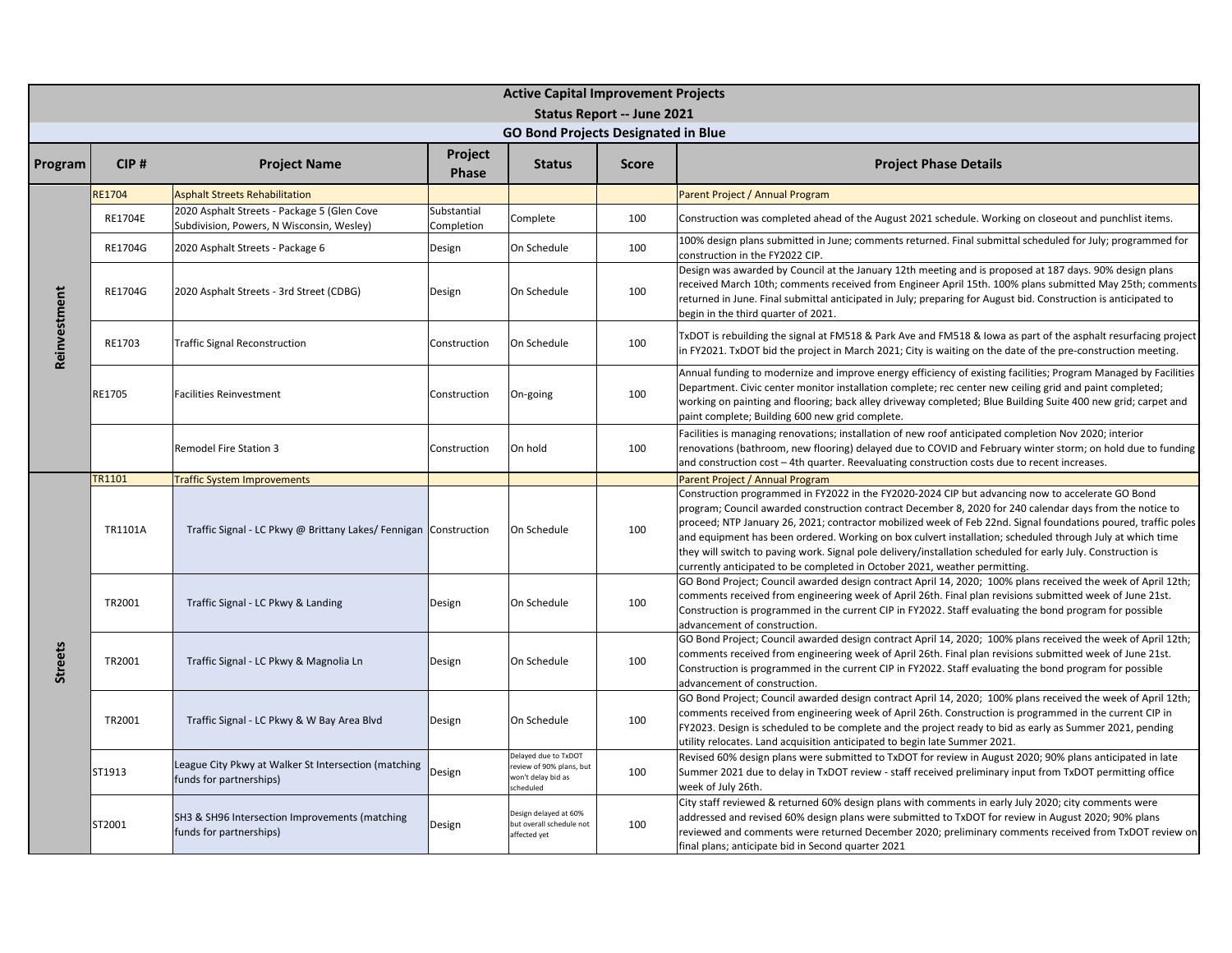|                | <b>Active Capital Improvement Projects</b> |                                                                                        |                     |                                                                                                                           |                                                                                 |                                                                                                                                                                                                                                                                                                                                                                                                                                                                                                                                                                                                                                                                                                                                                                                                                                                                                                                                                                                                                                                                                 |  |  |  |
|----------------|--------------------------------------------|----------------------------------------------------------------------------------------|---------------------|---------------------------------------------------------------------------------------------------------------------------|---------------------------------------------------------------------------------|---------------------------------------------------------------------------------------------------------------------------------------------------------------------------------------------------------------------------------------------------------------------------------------------------------------------------------------------------------------------------------------------------------------------------------------------------------------------------------------------------------------------------------------------------------------------------------------------------------------------------------------------------------------------------------------------------------------------------------------------------------------------------------------------------------------------------------------------------------------------------------------------------------------------------------------------------------------------------------------------------------------------------------------------------------------------------------|--|--|--|
|                |                                            |                                                                                        |                     |                                                                                                                           | <b>Status Report -- June 2021</b><br><b>GO Bond Projects Designated in Blue</b> |                                                                                                                                                                                                                                                                                                                                                                                                                                                                                                                                                                                                                                                                                                                                                                                                                                                                                                                                                                                                                                                                                 |  |  |  |
| Program        | CIP#                                       | <b>Project Name</b>                                                                    | Project<br>Phase    | <b>Status</b>                                                                                                             | <b>Score</b>                                                                    | <b>Project Phase Details</b>                                                                                                                                                                                                                                                                                                                                                                                                                                                                                                                                                                                                                                                                                                                                                                                                                                                                                                                                                                                                                                                    |  |  |  |
|                | ST1914                                     | North Landing Blvd Extension                                                           | Final Design/       | On Schedule -<br>TxDOT modified<br>design submittal<br>Land Acquisition schedule but kept<br>construction bid<br>the same | 100                                                                             | 90% design plans were anticipated February 2021 but TxDOT delayed plan submission date till April 2021 but<br>construction letting will remain Jan 2022; staff presented Change Order 1 to Council on March 23rd which<br>included agreed upon additions to design requested by City of Webster as part of their participation in funding<br>of the project, environmental re-evaluation and utility relocation designs. Interlocal and cost sharing with City of<br>Webster was approved by Council on June 8th; awaiting approval by City of Webster's Council, scheduled for<br>July 6th. Content of future Change Order 2 will be presented to Council based upon the outcome of negotiations<br>between the City and Consultants; Construction bid letting was anticipated for Jan 2022; due to USACE permit,<br>and land acquisition letting will be delayed; discussed with TxDOT and they are on board. ROW package<br>comments being addressed; revision of 2 parcels underway. USACE permit will be resubmitted as a PJD<br>Preliminary Jurisdictional Determination) |  |  |  |
|                | TR1501                                     | <b>Ervin Connector</b>                                                                 | Construction        | Substantially<br>Complete<br>6 weeks early                                                                                | N/A                                                                             | Ervin Avenue substantially complete September 11, 2020 with all four lanes of roadway open to traffic; items<br>outstanding include installation of a maintenance road to Magnolia Bayou and completion of the drainage<br>channel. Currently working on the drainage channel; delayed due to rainy weather pattern.                                                                                                                                                                                                                                                                                                                                                                                                                                                                                                                                                                                                                                                                                                                                                            |  |  |  |
|                | ST1803                                     | Walker Street Corridor Upgrades (TIRZ 2)                                               |                     |                                                                                                                           |                                                                                 |                                                                                                                                                                                                                                                                                                                                                                                                                                                                                                                                                                                                                                                                                                                                                                                                                                                                                                                                                                                                                                                                                 |  |  |  |
|                |                                            | Phase 2 - Other turn lanes                                                             | Construction        | Complete                                                                                                                  | N/A                                                                             | Substantial completion reached in March 2021. Project is complete; final payment issued.                                                                                                                                                                                                                                                                                                                                                                                                                                                                                                                                                                                                                                                                                                                                                                                                                                                                                                                                                                                        |  |  |  |
| <b>Streets</b> |                                            | Phase 3 - Three signals and One rework                                                 | Design              | Delayed due to<br>COVID                                                                                                   | $\mathbf 0$                                                                     | Phase 3 - Design completion was anticipated April 2020 with construction bid in Summer 2020; Engineer's work<br>is delayed due to COVID; received first submittal of 100% plans in mid-February 2021; City staff reviewed 100%<br>plans and returned minor review comments in mid March 2021; Engineer provided utility conflict list to City<br>staff in March 2021; 100% plans submitted to TxDOT the week of April 12th; construction anticipated Summer<br>2021. Acquisition of right-of-way is underway.                                                                                                                                                                                                                                                                                                                                                                                                                                                                                                                                                                   |  |  |  |
|                | ST1804                                     | <b>TxDOT McFarland Road Bridge</b>                                                     | Cash Call           | On Schedule                                                                                                               | N/A                                                                             | TxDOT project; TxDOT kickoff meeting held on 5/15/19. Plans 100% complete and signed by Engineering.<br>Letting is programmed for July 2021; balance of \$39,738 due 30 days prior to the letting date has been<br>processed by the City.                                                                                                                                                                                                                                                                                                                                                                                                                                                                                                                                                                                                                                                                                                                                                                                                                                       |  |  |  |
|                | ST2004                                     | League City Pkwy RTL from Calder to Butler (matching Design<br>funds for partnerships) |                     | On Schedule                                                                                                               | 100                                                                             | Council awarded design October 27, 2020 for 270 days plus city review time; city staff is working to speed up<br>design of project; project kick-off and field meeting on Nov 9th; survey and roadway boring was performed Nov<br>19th; 30% design plans were reviewed by City and comments returned March 16th. 30% plans were sent to<br>utility companies identified within project limits. Monthly progress meeting held on May 4th; crosswalk options<br>for Hobbs/LCP intersection were presented. Utility conflict review meeting with all utilities held on June 10th.<br>Construction anticipated to start in June 2022. Draft of S-median curb design at Calder/LCP intersection<br>equested by traffic submitted for review. 60% design plans expected to be submitted in July 2021; will be<br>forwarded to TxDOT for review.                                                                                                                                                                                                                                       |  |  |  |
|                | ST2003                                     | SH3 & FM518 Intersection Improvements                                                  | <b>Final Design</b> | On Schedule                                                                                                               | 100                                                                             | Council awarded final design contract Feb 23rd with changes needed to accommodate new TxDOT trail; 60%<br>design plans anticipated in July; construction programmed in FY21 and FY22 in current CIP; land acquisition<br>anticipated to take longer than usual as all landowners are commercial                                                                                                                                                                                                                                                                                                                                                                                                                                                                                                                                                                                                                                                                                                                                                                                 |  |  |  |
|                | ST2101                                     | Extension of Hobbs to FM517                                                            | Design              | On Schedule                                                                                                               | 100                                                                             | Preliminary Design agreement approved by Council Feb 9, 2021. Survey is complete. Meeting held on April 27th<br>to review three alignment alternatives. Engineer is working on traffic analysis for the three alternatives<br>presented. A follow up meeting was held on June 14th to discuss impacts of the preferred alignment.                                                                                                                                                                                                                                                                                                                                                                                                                                                                                                                                                                                                                                                                                                                                               |  |  |  |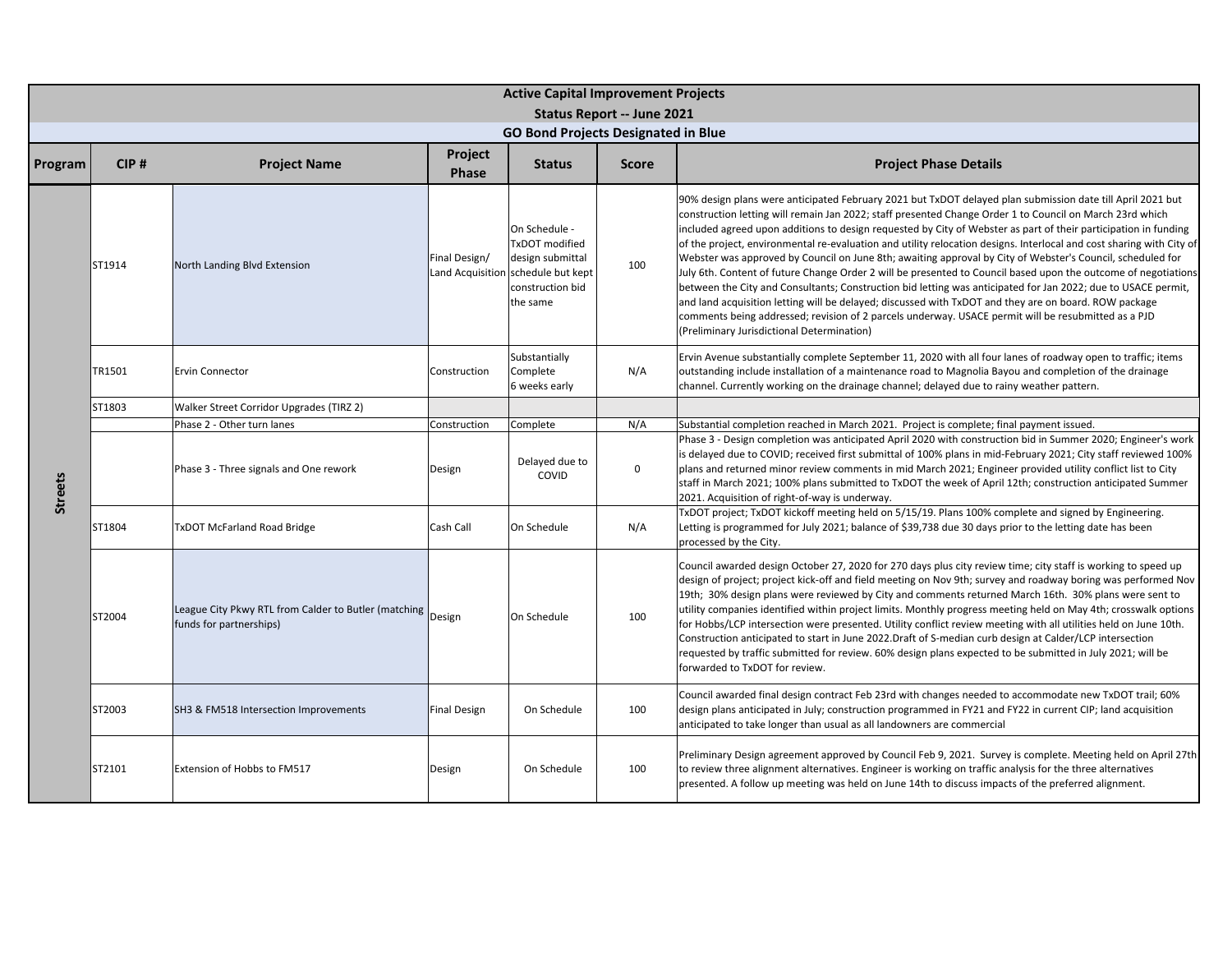|          |                    |                                                                                                            |                         |                                                                         | <b>Active Capital Improvement Projects</b><br><b>Status Report -- June 2021</b> |                                                                                                                                                                                                                                                                                                                                                                                                                                                                                                                                                                                                                                                                                                                                                                                                                                                              |  |  |  |
|----------|--------------------|------------------------------------------------------------------------------------------------------------|-------------------------|-------------------------------------------------------------------------|---------------------------------------------------------------------------------|--------------------------------------------------------------------------------------------------------------------------------------------------------------------------------------------------------------------------------------------------------------------------------------------------------------------------------------------------------------------------------------------------------------------------------------------------------------------------------------------------------------------------------------------------------------------------------------------------------------------------------------------------------------------------------------------------------------------------------------------------------------------------------------------------------------------------------------------------------------|--|--|--|
|          |                    |                                                                                                            |                         | <b>GO Bond Projects Designated in Blue</b>                              |                                                                                 |                                                                                                                                                                                                                                                                                                                                                                                                                                                                                                                                                                                                                                                                                                                                                                                                                                                              |  |  |  |
| Program  | CIP#               | <b>Project Name</b>                                                                                        | Project<br><b>Phase</b> | <b>Status</b>                                                           | <b>Score</b>                                                                    | <b>Project Phase Details</b>                                                                                                                                                                                                                                                                                                                                                                                                                                                                                                                                                                                                                                                                                                                                                                                                                                 |  |  |  |
|          | <b>DR2008A</b>     | Hurricane Harvey Drainage Project Ph 2 - FEMA<br>(Magnolia Creek)                                          | Design                  | On Schedule                                                             | 100                                                                             | Council awarded design contract to Kimley Horn on July 14, 2020; 60% design plans to include design revisions<br>from FEMA. A United States Army Corps of Engineers (USACE) permit is needed for this project which could<br>affect timing. Kimley-Horn and staff anticipate a Nationwide permit, submitted December 2020; Nationwide<br>permit takes 9-12 months construction bid anticipated Spring 2022. Public meeting was held on April 8th;<br>comments from the public related to the project were accepted for several weeks. In June, City staff packaged<br>up all the comments/concerns received and submitted to City Manager and City Council on how to proceed<br>(such as moving forward as currently scoped, adding beautification options to the project, removing segments<br>from scope, etc.).                                           |  |  |  |
|          | <b>DR2008B-G B</b> | Hurricane Harvey Drainage Project Ph 1 - FEMA<br>(Interurban/Power Ditch)                                  | Design                  | On Schedule                                                             | 100                                                                             | Council awarded design contract to Gauge Engineering on July 14, 2020. Proceeding with FEMA with FEMA<br>recommendation to repair damaged areas caused by Hurricane Harvey flooding which varys from the original<br>scope. The consultant submitted an updated schedule on June 2nd; anticipate delivery of the 90% plans in July<br>2021; and 100% plans in late August. Met with environmental sub to discuss potential environmental impacts to<br>Interurban ditch. Consultant working on letter to FEMA with new cost estimates for areas approved previously<br>by FEMA to request addtional funding.                                                                                                                                                                                                                                                 |  |  |  |
| Drainage | DR2008B-G A        | Hurricane Harvey Drainage Project Ph 1 - FEMA<br>(Gum Bayou, Northpoint Detention Pond, Robinson<br>Bayou) | Design                  | On Schedule                                                             | 100                                                                             | Council awarded design contract to Gauge Engineering on July 14, 2020; 100% design plans/manual were<br>received March 25, 2021. Original advertisement on May 25, 2021 was pulled so staff could verify FEMA<br>funding. Readvertised on July 6th; pre-bid held July 14th; bid opening scheduled for August 3rd.                                                                                                                                                                                                                                                                                                                                                                                                                                                                                                                                            |  |  |  |
|          | DR1908             | Lower Clear Creek & Dickinson Bayou Drainage<br>mprovements                                                | Study/Funding On-going  |                                                                         | 100                                                                             | Starting now and through the first quarter of next year project concepts will be evaluated and ranked on a host<br>of factors which include: benefit, cost, citizen impact etc Two public meetings were held on October 28th and<br>November 4th. Final Round of Public Meetings was held on March 30th and 31st to discuss project concepts.<br>The current contract will provide project concepts designed to a 10% level for the projects deemed worthy of<br>pushing forward. Final report delivered June 4th; working to determine funding sources.                                                                                                                                                                                                                                                                                                     |  |  |  |
|          | DR1901             | BayRidge Flood Reduction, Phase III (Overflow)                                                             | Construction            | On Schedule                                                             | 100                                                                             | Construction Notice to proceed issued 2/8/21 with mobilization of crews anticipated week of Feb 15 but<br>occurred Feb 22nd due to Winter Storm URI. Public meeting held Feb 11th to inform citizens of construction<br>sequencing. Contract is 470 days to substantial completion (June 2022). Contractor has cleared trees and<br>completed installation of the 24-inch storm lines in the southwest section of Bay Ridge (Ocean Way).<br>Installation of the 7' x 5' box culverts is complete. Inlets being installed on Dunridge. TNMP started de-<br>energizing poles and relocating light poles at the end of May; underground line relocation start was impacted by<br>change in staff at TNMP but relocations have started. Frontier and Comcast line relocations are being<br>coordinated with the City and Engineer to stay ahead of construction. |  |  |  |
|          | DR1904             | BayRidge Flood Reduction, Phase IV (Gum Bayou)                                                             | Design /<br>Permitting  | Delayed due to<br>surveyor at<br>beginning of<br>design /<br>Permitting | $\mathsf 0$                                                                     | Project from GO Bond Election; final report was reviewed by the City, and the City requested the consultant<br>provide an additional H&H study in order to obtain the best and most cost-effective drainage solution. The<br>consultant submitted their recommendation and cost for additional design analysis to the City on February<br>25th. The case study began this month that will provide the data and recommendation for improvements to<br>Gum Bayou. The consultant will submit their case study to the City by the end of July. Expect next public<br>meeting in August 2021. Individual USACOE permit required; estimate 18-24 months time required for<br>permitting.                                                                                                                                                                          |  |  |  |
|          | DR1903             | Dove Meadows & Borden's Gully Detention Pond<br>Project                                                    | Design /<br>Permitting  | On Schedule                                                             | 100                                                                             | 90% design plan comment review meeting held with Engineer week of April 5th. Acquisition will be done by<br>eminent domain which will take 3-6 months. Right-of-entry obtained, tree survey was performed; ~140 trees<br>require mitigation; options being evaluated. 100% design plans will be finalized after environmental clearance is<br>obtained; project schedule has construction in FY2021 pending permitting requirements. The Received<br>Nationwide Permit Verification from the Army Corp of Engineers (USACE) on April 16, 2021. Design phase<br>anticipated to be complete in Summer 2021.                                                                                                                                                                                                                                                    |  |  |  |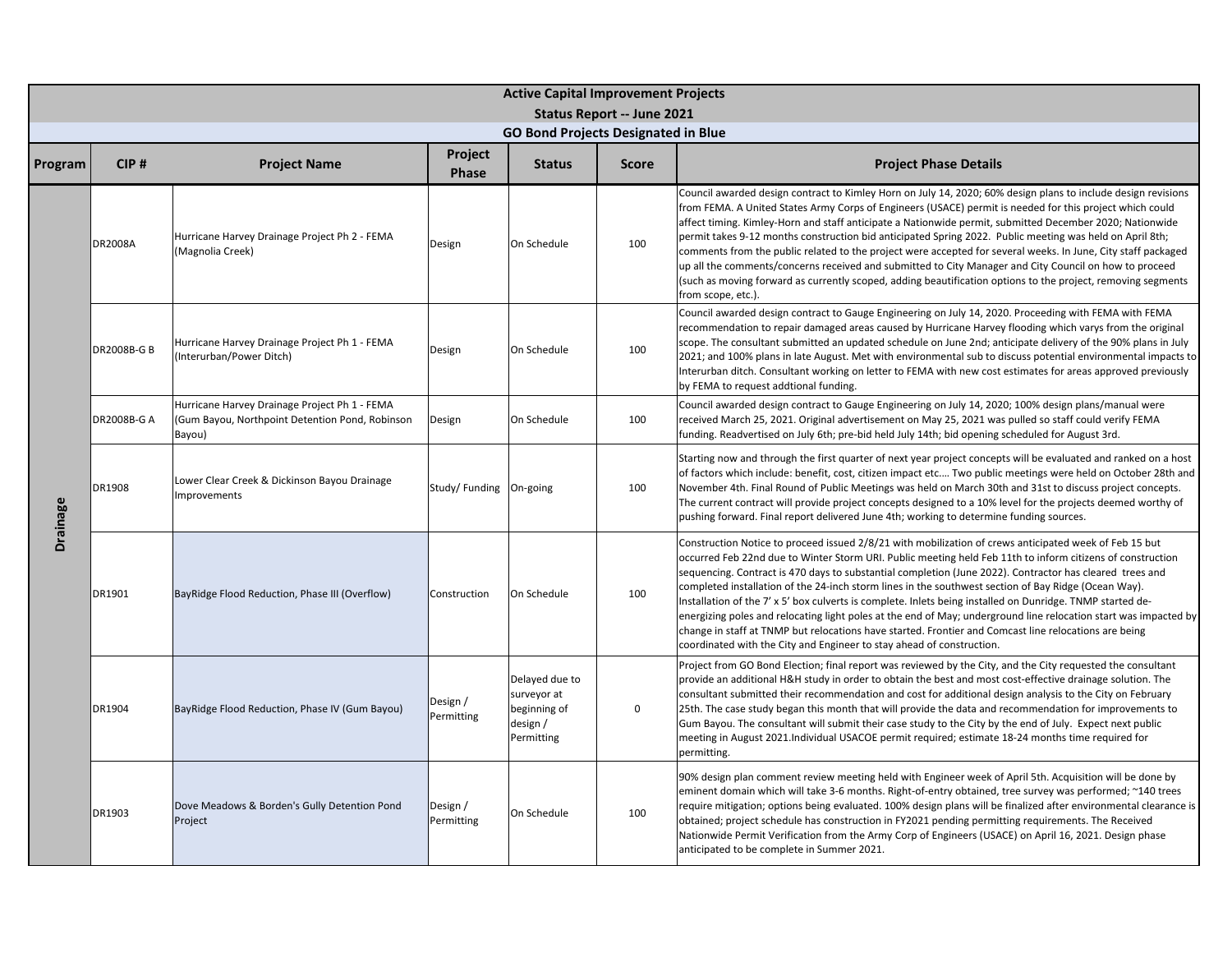|          | <b>Active Capital Improvement Projects</b><br>Status Report -- June 2021 |                                                                                 |                                |               |              |                                                                                                                                                                                                                                                                                                                                                                                                                                                                                                                                                                                                                                                                                                                                                                                                                                                                                                                                                                                                                      |  |  |  |  |  |
|----------|--------------------------------------------------------------------------|---------------------------------------------------------------------------------|--------------------------------|---------------|--------------|----------------------------------------------------------------------------------------------------------------------------------------------------------------------------------------------------------------------------------------------------------------------------------------------------------------------------------------------------------------------------------------------------------------------------------------------------------------------------------------------------------------------------------------------------------------------------------------------------------------------------------------------------------------------------------------------------------------------------------------------------------------------------------------------------------------------------------------------------------------------------------------------------------------------------------------------------------------------------------------------------------------------|--|--|--|--|--|
|          | <b>GO Bond Projects Designated in Blue</b><br><b>Project</b>             |                                                                                 |                                |               |              |                                                                                                                                                                                                                                                                                                                                                                                                                                                                                                                                                                                                                                                                                                                                                                                                                                                                                                                                                                                                                      |  |  |  |  |  |
| Program  | CIP#                                                                     | <b>Project Name</b>                                                             | <b>Phase</b>                   | <b>Status</b> | <b>Score</b> | <b>Project Phase Details</b>                                                                                                                                                                                                                                                                                                                                                                                                                                                                                                                                                                                                                                                                                                                                                                                                                                                                                                                                                                                         |  |  |  |  |  |
|          | DR1902                                                                   | Deer Ridge Dr Buy-out & Overland Flow Drainage<br>Project (Oaks of Clear Creek) | Construction                   | On Schedule   | 100          | Construction awarded to MarCon Services at June 22nd Council meeting. Contract documents from Marcon<br>have been received; kickoff meeting was held on July 19th. Public information meeting scheduled for August<br>18th with NTP scheduled for August 23rd.                                                                                                                                                                                                                                                                                                                                                                                                                                                                                                                                                                                                                                                                                                                                                       |  |  |  |  |  |
|          |                                                                          | Oaks of Clear Creek Drainage Improvements Ph I<br>(Bradshaw Ditch)              | Part of DR1902 N/A             |               | N/A          | GO Bond Project; design of project scope addressed in DR1902 Deer Ridge Buy-out & Overland Flow project<br>that improves Bradshaw Ditch; construction will occur with South East Detention Pond DR2101A. Council<br>awarded design contract to ARKK Engineers at May 11, 2021 meeting; design kickoff meeting held with ARKK on<br>Friday May 28th. Currently working on surveying; completing end of July due to weather.                                                                                                                                                                                                                                                                                                                                                                                                                                                                                                                                                                                           |  |  |  |  |  |
|          | DR1905                                                                   | The Meadows Drainage Improvements, Ph I                                         | Design                         | On Schedule   | 100          | GO Bond Project; Negotiated possession & use with 2 homeowners in July 2019; Public Works installed swale as<br>preliminary portion of project; project applied for CDBG-DR funding and was denied in June 2020; Council<br>approved design contract July 28, 2020 with The Meadows Ph 2; project kickoff meeting August 24, 2020.<br>Drainage report has been reviewed and finalized. A Teams meeting was held on April 29, 2021 with the<br>consultant and City staff to discuss holding a public meeting and moving into Task 2 (Preliminary Engineering<br>Report). NTP for Task 2 was issued on May 3, 2021. Weather delays and scope additions have caused schedule<br>creep; 30% plans with options identified is anticipated at the end of November 2021; once staff reviews and<br>chooses option, design will begin on selected option; construction programmed in CIP for FY2022. Technical<br>memo received July 1st. Public meeting will be held once more information is received from the consultant. |  |  |  |  |  |
|          | DR1905                                                                   | The Meadows Drainage Improvements, Ph II                                        | Design                         | On Schedule   | 100          | combined with Phase 1 of The Meadows project                                                                                                                                                                                                                                                                                                                                                                                                                                                                                                                                                                                                                                                                                                                                                                                                                                                                                                                                                                         |  |  |  |  |  |
| Drainage | DR1906                                                                   | Magnolia Creek/Cedar Gully Drainage                                             | Design                         | On Schedule   | 100          | Project from GO Bond Election, held public meeting June 13; Council awarded design at Sept 24th meeting; 30%<br>design drawings received April 2020 - staff returned comments; engineer submitted plans to USACE in<br>September to determine permit required (expect Individual permit with 18-24 month process); design engineer<br>answered USACE questions regarding permit in early November and anticipate permit type determination by<br>December; due to anticipated long permit process with USACE construction planned in FY2023 in current CIP;<br>public meeting held April 8th; video of presentation will be uploaded to Engineering section of the City website.<br>TEAMS meeting was held the week of May 3rd with the HOA and residents to discuss possible options for Rustic<br>Oak Subdivision and West Oak Creek Community.                                                                                                                                                                    |  |  |  |  |  |
|          | DR1909                                                                   | Bay Colony Area Detention Improvements                                          | Design                         | On Schedule   | 100          | GO Bond Project; Council awarded Design contract at September 24, 2019 meeting; Project anticipated to take<br>26 months to complete; Design has begun with data collection and field survey scheduled for October.<br>Drainage analysis began in November with the final drainage analysis report received in June 2020; city<br>reviewed and returned to design engineer in early July; 30% design plan with revised drainage plan submittal<br>received late August 2020; City reviewed and returned comments on both; received 60% design plans mid-<br>December 2020 and comments from City staff review returned Jan 12th; 90% plans submitted the week of<br>April 19, 2021; comments received May 13th. 100% submittal received July 2nd; engineering reviewing.<br>Construction is programmed for FY2022 in the current CIP.                                                                                                                                                                                |  |  |  |  |  |
|          | DR1910                                                                   | Clear Creek Tributaries Select Clearing/Desnagging                              | Design/<br><b>USACE Permit</b> | On Schedule   | 100          | 90% design plans received September 8th and city staff returned comments October; public meeting to discuss<br>possible options was originally set for December 7, however due to some possible changes to the scope, that<br>public meeting was rescheduled to April 7th; video of the presentation will be uploaded to the Engineering<br>section of the City website. In person meeting was held the week of May 3rd with the HOA and residents to<br>discuss possible options for Rustic Oak Subdivision and West Oak Creek Community. Determined in July 2021<br>USACE permit will not be required. Construction is programmed for FY2022.                                                                                                                                                                                                                                                                                                                                                                      |  |  |  |  |  |
|          | DR2007                                                                   | Citywide 2D Model of Drainage System                                            | Study                          | Complete      | 100          | Presentation to Citizens and Council held June/July 2021.                                                                                                                                                                                                                                                                                                                                                                                                                                                                                                                                                                                                                                                                                                                                                                                                                                                                                                                                                            |  |  |  |  |  |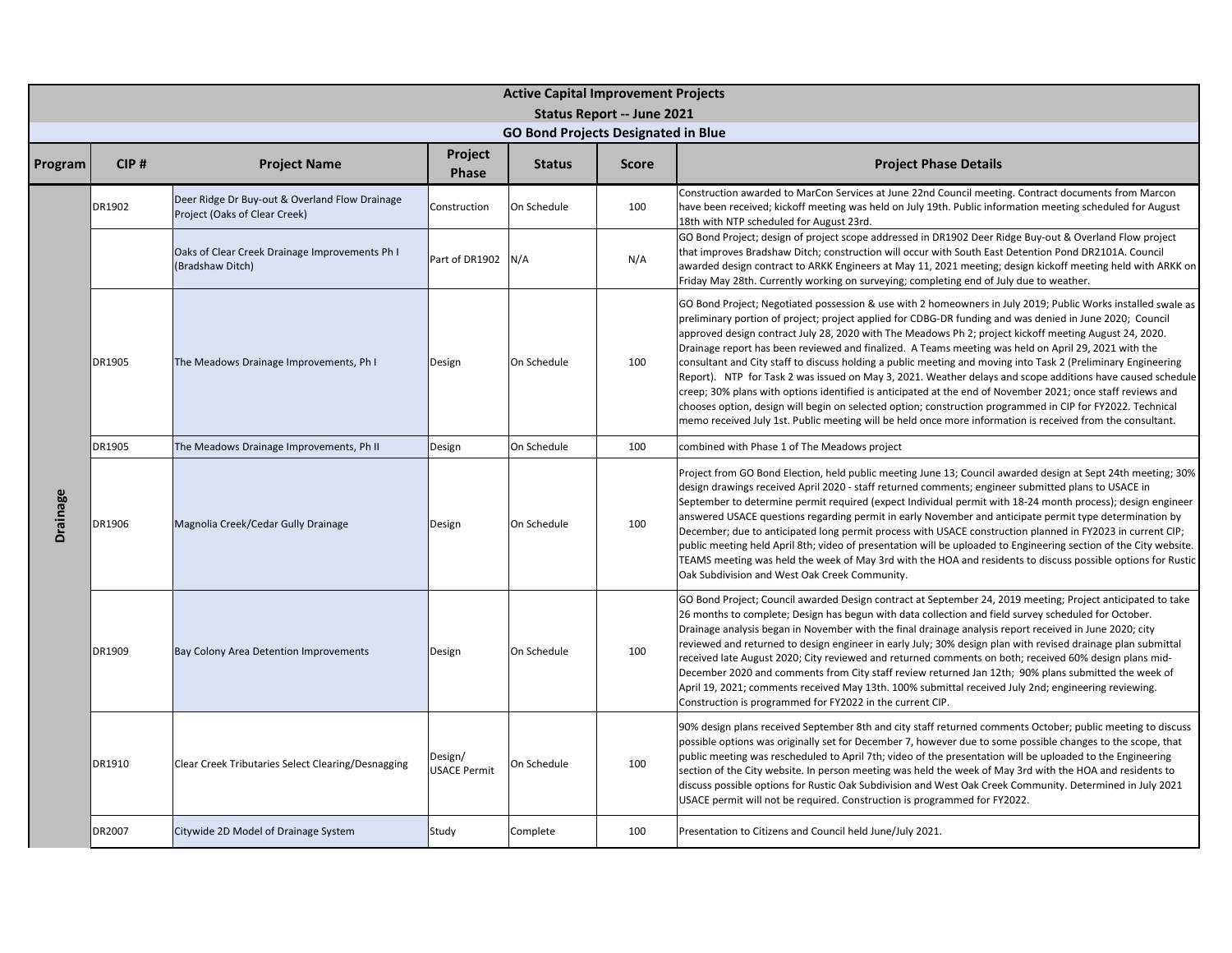|          |         |                                                                                    |                                | <b>Active Capital Improvement Projects</b>                   | <b>Status Report -- June 2021</b> |                                                                                                                                                                                                                                                                                                                                                                                                                                                                                                            |
|----------|---------|------------------------------------------------------------------------------------|--------------------------------|--------------------------------------------------------------|-----------------------------------|------------------------------------------------------------------------------------------------------------------------------------------------------------------------------------------------------------------------------------------------------------------------------------------------------------------------------------------------------------------------------------------------------------------------------------------------------------------------------------------------------------|
|          |         |                                                                                    |                                | <b>GO Bond Projects Designated in Blue</b>                   |                                   |                                                                                                                                                                                                                                                                                                                                                                                                                                                                                                            |
| Program  | CIP#    | <b>Project Name</b>                                                                | Project<br><b>Phase</b>        | <b>Status</b>                                                | <b>Score</b>                      | <b>Project Phase Details</b>                                                                                                                                                                                                                                                                                                                                                                                                                                                                               |
|          | DR2001  | Hidden Oaks - Calder Rd Drainage Improvements                                      | Design                         | Delayed due to<br>landowner input /<br>pipeline restrictions | $\mathbf 0$                       | Staff reviewed 90% design plans and returned comments to Engineer; design modifications based on<br>landowners input being reviewed for level of improvement; city staff decided to complete design in-house<br>based on homeowners input and request; City staff has design to 60% but is working through a potential issue<br>with a pipeline company; City staff is modifying design to accommodate pipeline restrictions; anticipate bid in<br>Summer 2021 pending design approval by pipeline company |
|          | DR2002  | Countryside Subdivision Drainage Improvements                                      | Design                         | On Schedule                                                  | 100                               | GO Bond project; design agreement approved by Council November 5, 2019; Consultant submitted 90% plans<br>the week of April 19, 2021. Land acquisition began October 2020; letters sent to homeowners who have<br>improvements encroaching into the drainage easement. Met with engineer to discuss 90% plan comments on<br>May 26th; will revise the plans to alleviate constructability issues. Anticipate construction summer 2021 pening<br>homeowner removal of conflicts within easements            |
|          | DR2003  | <b>Rustic Oaks Subdivision Drainage Improvements</b>                               | Design                         | On Schedule                                                  | 100                               | same as DR2002 above                                                                                                                                                                                                                                                                                                                                                                                                                                                                                       |
|          | DR2004  | BayRidge Flood Reduction, Phase I (Levee)                                          | Design                         | On Schedule                                                  | 100                               | GO Bond project; Held neighborhood public meeting on June 22; 30% plans received Sept 8; some land along<br>SH96 will be required for construction; the second public meeting was held Dec 2, 2020. The consultant<br>submitted their recommended designs and associated proposal to the City for review and approval; comments<br>sent back to consultant week of June 14th; 2nd round of comments sent week of Jul 12th. A public meeting is<br>tentatively planned for Summer 2021.                     |
|          | DR2005  | BayRidge Flood Reduction, Phase II (Pump Station &<br>Detention Pond Improvements) | Design                         | On Schedule                                                  | 100                               | GO Bond project; Construction Bidding is anticipated in August 2021, which is ahead of initial schedule for<br>construction in 2022.                                                                                                                                                                                                                                                                                                                                                                       |
|          |         | Oaks of Clear Creek Drainage Improvements Ph II (Detention Ponds)                  |                                |                                                              | Parent Project / Annual Program   |                                                                                                                                                                                                                                                                                                                                                                                                                                                                                                            |
| Drainage | DR2101A | South East Detention Pond                                                          | Land<br>Acquisition/<br>Design | On Schedule                                                  | 100                               | Council approved design contract at February 23, 2021 meeting. Survey is on-going; delayed to weather<br>conditions. Working on metes/bounds descriptions. Anticipate 45-60 days for design after survey is complete.<br>60% plans anticipated in July.                                                                                                                                                                                                                                                    |
|          | DR2101B | North Detention Pond                                                               | Design                         | On Schedule                                                  | 100                               | GO Bond Project; design of project scope addressed in DR1902 Deer Ridge Buy-out & Overland Flow project<br>that improves Bradshaw Ditch; construction will occur with South East Detention Pond DR2101A. Council<br>awarded design contract to ARKK Engineers at May 11, 2021 meeting; design kickoff meeting held with ARKK on<br>Friday May 28th. Currently working on surveying.                                                                                                                        |
|          | DR2009  | <b>Brittany Bay Subdivision Drainage Improvements</b>                              | Design                         | On Schedule                                                  | 100                               | GO Bond Project; FEMA HMGP will provide 75% of the funding with the City's 25% Local Cost Share being<br>covered by CDBG-DR and GO Bond funds. Preliminary engineering activities and surveying began May 24, 2021<br>and completed May 28th. 30% submittal received June 21st; comments returned July 7th; Anticipate delivery of<br>the 60% design plans in July 2021.                                                                                                                                   |
|          | DR2104  | Newport & Ellis Landing Area Drainage Improvements Design                          |                                | On Schedule                                                  | 100                               | GO Bond Project; FEMA HMGP will provide 75% of the funding with the City's 25% Local Cost Share being<br>covered by CDBG-DR funds; preliminary engineering activities and surveying began May 24, 2021 and<br>completed May 28th. Topo survey completed; waiting on geotechnical report. Anticipate delivery of the 60%<br>design plans in September.                                                                                                                                                      |
|          | DR2105  | The Landing Subdivision Drainage Improvements                                      | Design                         | On Schedule                                                  | 100                               | GO Bond Project; project awarded CDBG-DR funding; grant is awarded. Council awarded design contract April<br>27, 2021. Kickoff meeting held on May 13, 2021; preliminary engineering activities and surveying began May 24,<br>2021 and completed May 28th. Topo survey completed; waiting on geotechnical report. Anticipate delivery of<br>the 60% design plans in October 2021.                                                                                                                         |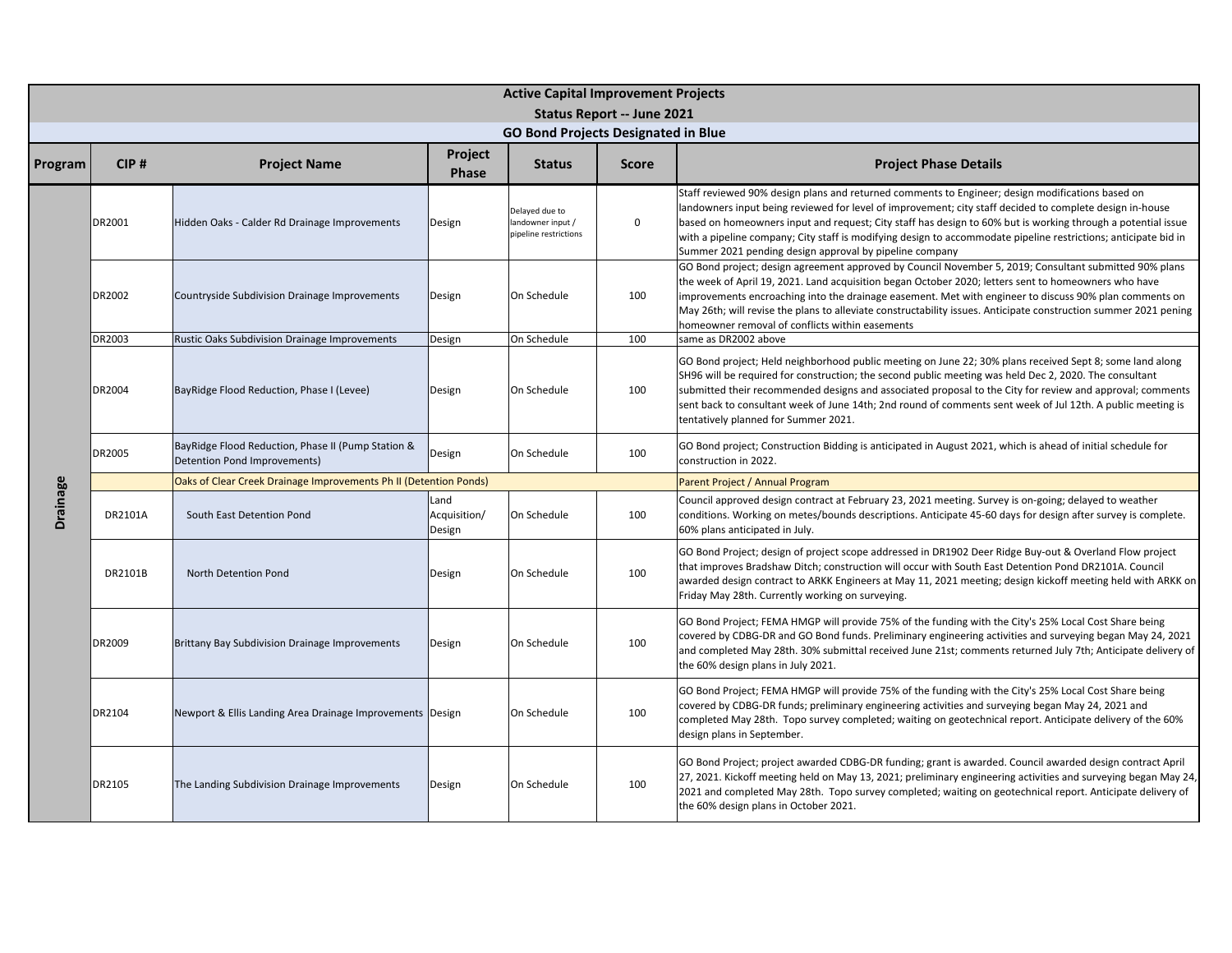|                   |                   |                                                       |                         | <b>Active Capital Improvement Projects</b><br>Status Report -- June 2021 |              |                                                                                                                                                                                                                                                                                                                                                                                                                                                                                                                                                                                                                                                                                                                                                                                                                                     |  |  |  |
|-------------------|-------------------|-------------------------------------------------------|-------------------------|--------------------------------------------------------------------------|--------------|-------------------------------------------------------------------------------------------------------------------------------------------------------------------------------------------------------------------------------------------------------------------------------------------------------------------------------------------------------------------------------------------------------------------------------------------------------------------------------------------------------------------------------------------------------------------------------------------------------------------------------------------------------------------------------------------------------------------------------------------------------------------------------------------------------------------------------------|--|--|--|
|                   |                   |                                                       |                         | <b>GO Bond Projects Designated in Blue</b>                               |              |                                                                                                                                                                                                                                                                                                                                                                                                                                                                                                                                                                                                                                                                                                                                                                                                                                     |  |  |  |
| Program           | CIP#              | <b>Project Name</b>                                   | Project<br><b>Phase</b> | <b>Status</b>                                                            | <b>Score</b> | <b>Project Phase Details</b>                                                                                                                                                                                                                                                                                                                                                                                                                                                                                                                                                                                                                                                                                                                                                                                                        |  |  |  |
|                   | DR2010            | FM518 & Wesley Dr Drainage Improvements               | Design                  | On Schedule                                                              | 100          | GO Bond Project; FEMA HMGP will provide 75% of the funding with the City's 25% Local Cost Share being<br>covered by CDBG-DR funds; grant kickoff meeting with GLO Sept 16th. RFQ selection for design engineer;<br>proposal requested from Gauge Engineering in late-March 2021. Council awarded design contract to Gauge<br>Engineering at April 27, 2021 Council meeting. Basic engineering services should complete in June 2022; City<br>will determine next steps based on the studies and recommendations for improvements. Kickoff meeting held<br>May 13, 2021; preliminary engineering activities and surveying began May 24, 2021; anticipate completion in<br>August 2021. Received initial H&H study June 29th; developing 2-D models. The consultant anticipates delivery<br>of the 60% design plans in December 2021. |  |  |  |
| Drainage          | DR2006            | Benson Bayou Regional Conveyance & Mitigation<br>Pond | Design                  | On Schedule                                                              | 100          | GO Bond project; the Engineer's submitted a new drainage analysis study on Feb 24th with recommendations<br>to fit within a \$12M budget; analysis review meeting held April 5th with City Engineer and Consultant where<br>comments were provided; final analysis report received April 8th and has been reviewed. Staff recommends<br>moving forward with detention basin 8 as outlined in the analysis; purchasing land for the detention basin.<br>Consultant preparing proposal for additional services and revised schedule. Notice to proceed will be issued for<br>services to get us to 30% design once approved.                                                                                                                                                                                                          |  |  |  |
|                   |                   | Magnolia Bayou Area Diversion to Dickinson Bayou      | On Hold                 | N/A                                                                      | N/A          | GO Bond project; preliminary report complete as project RE1803H (see above in Reinvestment program); City<br>Engineer held work session with Council in January and March 2021 with details from study and options for this<br>project and determine path forward                                                                                                                                                                                                                                                                                                                                                                                                                                                                                                                                                                   |  |  |  |
|                   | <b>NEW FY2021</b> | Southeast Jarbo Bayou Drainage Study                  | Study                   | On Schedule                                                              | 100          | City Engineer requested proposal from engineer for study in October 2020 with presentation to Council in early<br>2021                                                                                                                                                                                                                                                                                                                                                                                                                                                                                                                                                                                                                                                                                                              |  |  |  |
|                   | DR2102            | Leisure Lane/Pecan Orchard Area Drainage Study        | Study                   | On Schedule                                                              | 100          | City Engineer requested proposal from engineer for study in October 2020 with presentation to Council<br>November 10; kickoff meeting occurred December 12th; notice to proceed issued for January 4, 2021.<br>Consultant performed an existing conditions study and results discussed Feb 22nd; City engineer requested<br>additional survey. Meeting held with engineer on April 29th to discuss path forward. A public meeting was held<br>May 19, 2021 from 6:00 to 8:00 at the Civic Center; consultant discussed field findings and options pertaining to<br>moving forward with the project. The drainage report was submitted June 22nd; currently under review. Next<br>steps based on the studies and recommendations for improvements.                                                                                   |  |  |  |
|                   | DR2103            | Hughes Lane / W. Deats Road Culvert Crossing          | Design                  | On Schedule                                                              | 100          | GO Bond project; Programmed to begin design in FY2022 per the FY2020-2024 CIP; project follows information<br>from the Magnolia Bayou Diversion and Citywide 2D Modeling projects; Council approved design agreement<br>with Engineer on Dec 8, 2020; kickoff meeting held Dec 17th with notice to proceed for January 4, 2021;<br>consultant working on H&H analysis; 30% design plans received June 11th; comments returned July 7th.<br>Construction programmed for FY2023 in the current CIP.                                                                                                                                                                                                                                                                                                                                   |  |  |  |
|                   |                   | 500 W Walker Building Repairs/Improvements            | Construction            | On Schedule                                                              | 100          | Staff is evaluating cost and funding options for jail area demo and future use; met with an architect to prepare a<br>demo plan; will meet with City staff to scope plans for future build-out construction.                                                                                                                                                                                                                                                                                                                                                                                                                                                                                                                                                                                                                        |  |  |  |
| <b>Facilities</b> | FM2002            | <b>Council Chambers Renovation</b>                    | Construction            | On Schedule                                                              | 100          | Construction contract includes 73 days for substantial completion. A new IT equipment room and renovation of<br>the lobby restrooms are part of the project bringing the total area of the renovation to approximately 3,400 S.F.<br>HVAC roof top units have been delivered and installed. Dais has been installed; approval for podiums fabrication<br>has been issued. Audio visual equipment has been installed and final cleanup is being perfomed. Remaining<br>furniture and appliances are awaiting delivery.                                                                                                                                                                                                                                                                                                               |  |  |  |
| Fire              | <b>NEW FY2021</b> | Fire Station #5 Dormitory and Bay Expansion           | Scoping                 | On Hold                                                                  | 100          | Project scoping is on hold until late FY 2021.                                                                                                                                                                                                                                                                                                                                                                                                                                                                                                                                                                                                                                                                                                                                                                                      |  |  |  |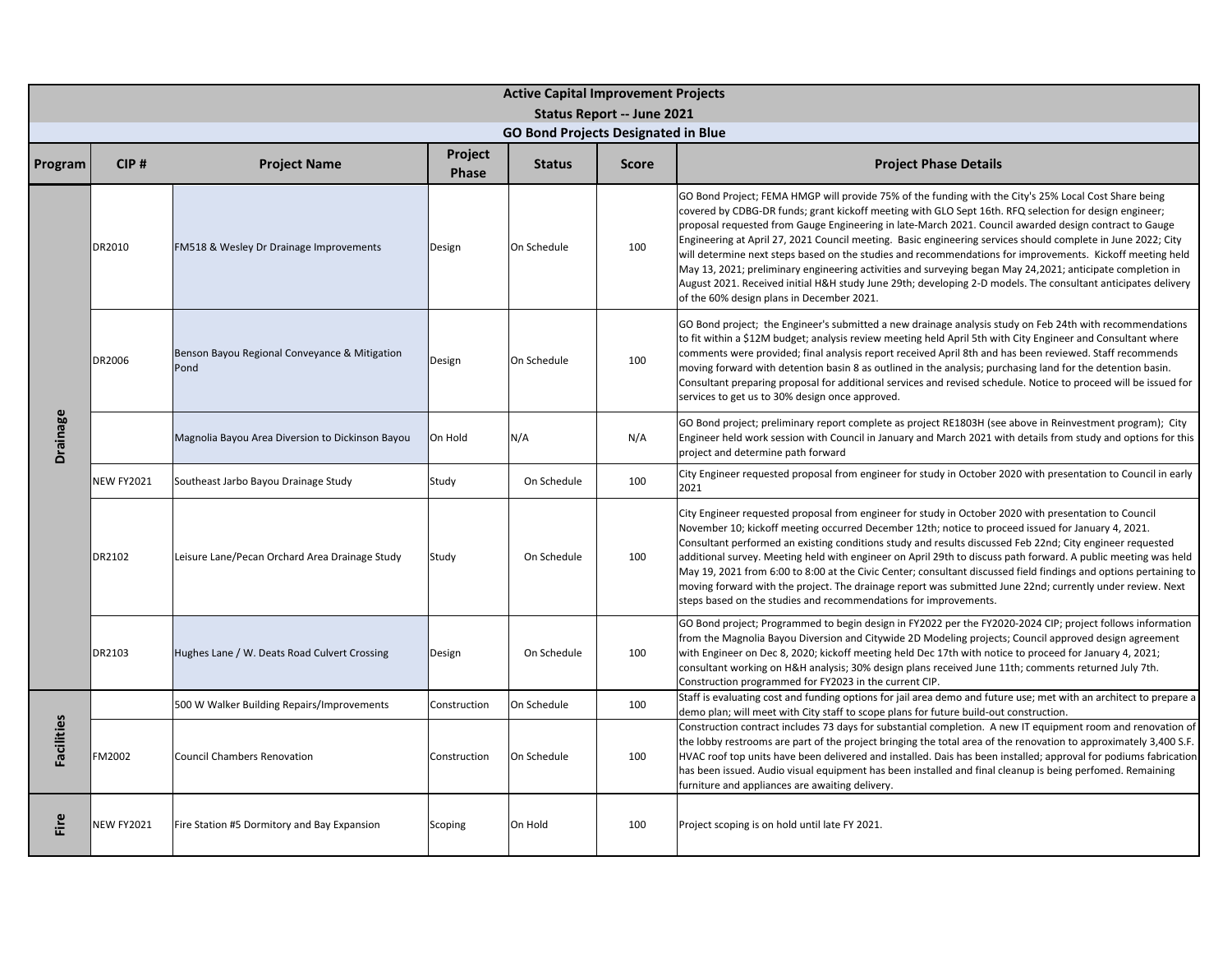|         |        |                                                |                  | <b>Active Capital Improvement Projects</b>                                                |              |                                                                                                                                                                                                                                                                                                                                                                                                                                                                                                                                                                                                                                                                                                                           |  |  |  |
|---------|--------|------------------------------------------------|------------------|-------------------------------------------------------------------------------------------|--------------|---------------------------------------------------------------------------------------------------------------------------------------------------------------------------------------------------------------------------------------------------------------------------------------------------------------------------------------------------------------------------------------------------------------------------------------------------------------------------------------------------------------------------------------------------------------------------------------------------------------------------------------------------------------------------------------------------------------------------|--|--|--|
|         |        |                                                |                  | Status Report -- June 2021                                                                |              |                                                                                                                                                                                                                                                                                                                                                                                                                                                                                                                                                                                                                                                                                                                           |  |  |  |
|         |        |                                                |                  | <b>GO Bond Projects Designated in Blue</b>                                                |              |                                                                                                                                                                                                                                                                                                                                                                                                                                                                                                                                                                                                                                                                                                                           |  |  |  |
| Program | CIP#   | <b>Project Name</b>                            | Project<br>Phase | <b>Status</b>                                                                             | <b>Score</b> | <b>Project Phase Details</b>                                                                                                                                                                                                                                                                                                                                                                                                                                                                                                                                                                                                                                                                                              |  |  |  |
|         | PK1104 | TxDOT FM518 Bypass Hike & Bike                 | Construction     | Complete                                                                                  | 100          | Awaiting updated final quantities from TxDOT to prepare final balancing change order. Substantial completion<br>reached; residents currently utilizing the trail. Outstanding items are installation of two signs at the Hot Water<br>Canal crossing, bollards and the pedestrian rail at the Robinson Bayou bridge. Final clean up/demobilization<br>anticipated by the end of July 2021.                                                                                                                                                                                                                                                                                                                                |  |  |  |
|         | PK1701 | Hike & Bike Way-finding Signage                | Construction     | On Schedule                                                                               | 100          | Construction awarded May 11th by Council; Notice to Proceed issued July 5th. Kickoff meeting held May 26th;<br>field visit held June 2nd and July 15th to verify sign locations. Working with Architect to finalize graphics proofs<br>for signage.                                                                                                                                                                                                                                                                                                                                                                                                                                                                       |  |  |  |
|         | PK1805 | Nature Center Pond Bank Stabilization          | Construction     | On Schedule                                                                               | 100          | Damaged in Harvey. Council awarded construction contract on May 25th meeting. NTP was issued for July 6th.<br>Waiting on locations to be staked; rip-rap will be placed per plan.                                                                                                                                                                                                                                                                                                                                                                                                                                                                                                                                         |  |  |  |
|         | PK1909 | Nature Center Prairie Restoration              | On-going         | On Schedule                                                                               | 100          | First steps in restoring the prairie complete with land clearing of invasive trees and seeding with prairie grass<br>seed in November 2019; staff mowed prairie grass in October 2020; City staff forwarded pictures of current<br>conditions to TX Parks & Wildlife and US Fish & Wildlife late December; New pictures of existing conditions<br>taken June 30th were forwarded to TPWD; TPWD will evaluate existing conditions and advise on next steps                                                                                                                                                                                                                                                                 |  |  |  |
|         | PK1803 | Hometown Heroes Park 5K Loop & Obstacle Course | Construction     | On Schedule                                                                               | 100          | Construction contract awarded by Council June 22nd; signed contract documents received from the contractor<br>July 20th. Construction is estimated to begin August 2021.                                                                                                                                                                                                                                                                                                                                                                                                                                                                                                                                                  |  |  |  |
| Parks   | PK1804 | FM270 Public Boat Ramp Renovation              | Design           | Design Phase<br>Delayed due to<br>changes by TPWD &<br>permitting                         | $\mathbf 0$  | Tx Parks & Wildlife Grant approval pending 100% design plans; 100% design plans & USACE permitting<br>anticipated in 2021 followed by City review; USACE permitting takes 6-12 months; earliest construction bid<br>anticipated is January 2022 pending permitting - construction bid could be as late as Summer 2022 if permitting<br>takes full 12 months; construction is anticipated at 14 months. Letter from USACE requesting additional info<br>eceived 4-15-21; response sent. TPWD & GLO have sent comments; Currently awaiting water quality<br>certification from TCEQ                                                                                                                                         |  |  |  |
|         | PK1902 | Bayridge Park Redevelopment                    | Design           | On Schedule                                                                               | 100          | Project did not score high enough for federal funds through Texas Parks & Wildlife; staff moving forward with<br>\$100K construction budget. Design awarded late October 2020. Preliminary information related to the Master<br>Plan and planned construction shared at a public meeting held on November 16, 2020; 60% design plans<br>submitted for review in March 2021, comments received in mid April. Construction bid anticipated late Summer<br>2021; construction time estimated to take 9 months. Comments from engineering require add services for<br>structural engineering of the pavilion, SWPPP design, and hydraulic analysis calculations. Need to provide<br>detention for the new impervious on site. |  |  |  |
|         | PK1905 | Hometown Heroes Park Restroom                  | Construction     | Delayed due to<br>building location<br>conflicts &<br>unresponsiveness from<br>contractor | $\mathbf 0$  | Building structure is complete. Walkthrough was performed Monday, April 19th. Substantial completion<br>punchlist currently being completed, sanitary sewer slope correction and repair of electrical damage to field<br>lighting is complete. Sag in sanitary line needs to be corrected again; crews currently making corrections; should<br>be complete mid July. 30 day waiting period for final sanitary sewer and plumbing inspection to grant<br>completion will restart at repair completion.                                                                                                                                                                                                                     |  |  |  |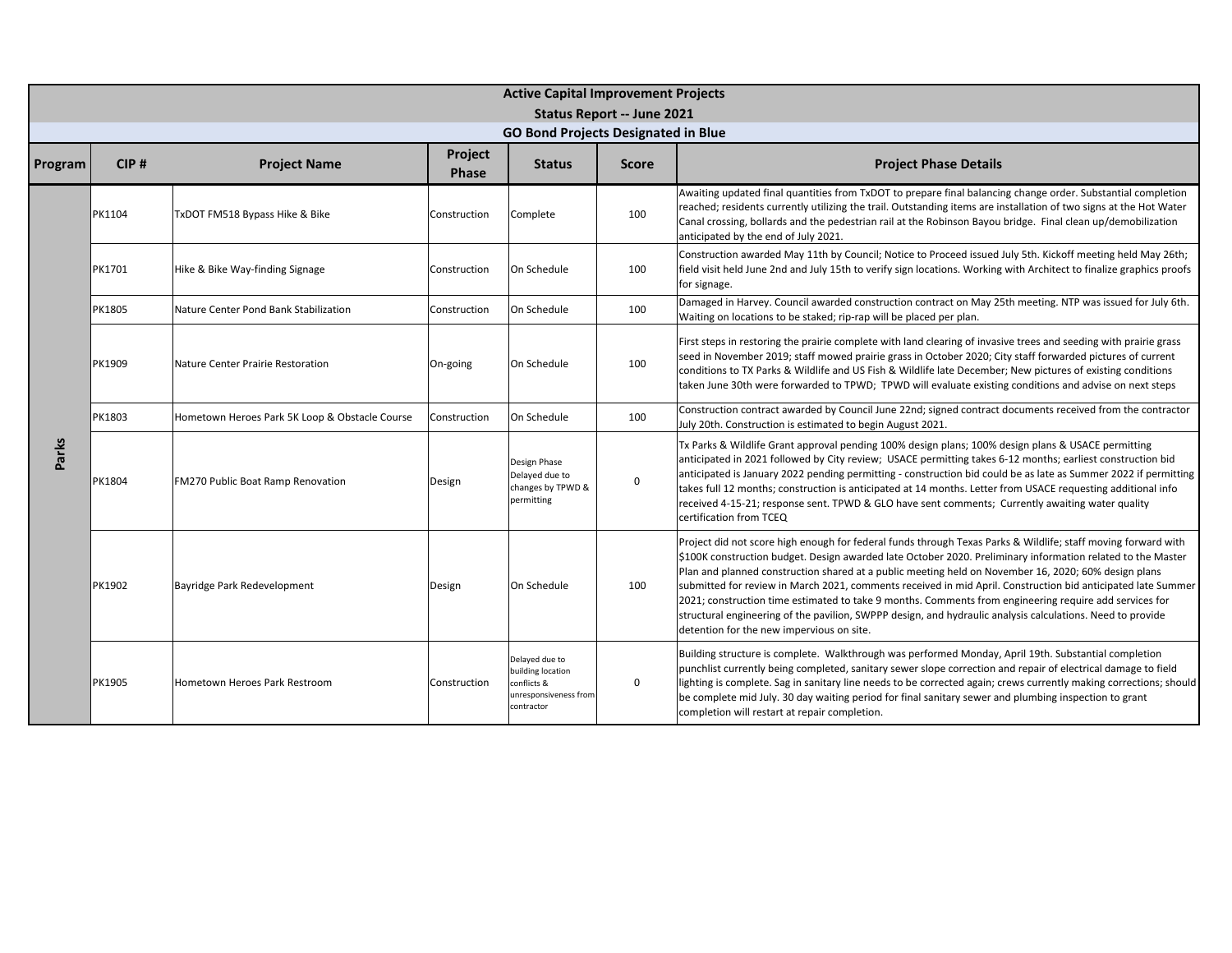|                            |                   |                                                                      |                         | <b>Active Capital Improvement Projects</b> | <b>Status Report -- June 2021</b> |                                                                                                                                                                                                                                                                                                                                                                                                                                                                                                                                                                                                                                                                                                                                                                                                                                                                                                                                                                                                                                                                                                                                                                                                                                                                                                                                                                      |
|----------------------------|-------------------|----------------------------------------------------------------------|-------------------------|--------------------------------------------|-----------------------------------|----------------------------------------------------------------------------------------------------------------------------------------------------------------------------------------------------------------------------------------------------------------------------------------------------------------------------------------------------------------------------------------------------------------------------------------------------------------------------------------------------------------------------------------------------------------------------------------------------------------------------------------------------------------------------------------------------------------------------------------------------------------------------------------------------------------------------------------------------------------------------------------------------------------------------------------------------------------------------------------------------------------------------------------------------------------------------------------------------------------------------------------------------------------------------------------------------------------------------------------------------------------------------------------------------------------------------------------------------------------------|
|                            |                   |                                                                      |                         | <b>GO Bond Projects Designated in Blue</b> |                                   |                                                                                                                                                                                                                                                                                                                                                                                                                                                                                                                                                                                                                                                                                                                                                                                                                                                                                                                                                                                                                                                                                                                                                                                                                                                                                                                                                                      |
| Program                    | CIP#              | <b>Project Name</b>                                                  | Project<br><b>Phase</b> | <b>Status</b>                              | <b>Score</b>                      | <b>Project Phase Details</b>                                                                                                                                                                                                                                                                                                                                                                                                                                                                                                                                                                                                                                                                                                                                                                                                                                                                                                                                                                                                                                                                                                                                                                                                                                                                                                                                         |
|                            | PK1906            | Eastside Dog Park                                                    | Construction            | On Schedule                                | 100                               | Construction contract awarded by Council June 22nd; signed contract documents received from the contractor<br>July 20th. Construction is estimated to begin August 2021.                                                                                                                                                                                                                                                                                                                                                                                                                                                                                                                                                                                                                                                                                                                                                                                                                                                                                                                                                                                                                                                                                                                                                                                             |
|                            | PK2001            | Bay Colony Park, Phase 1                                             | Master Plan /<br>Design | On Schedule                                | 100                               | The City applied for TX Parks and Wildlife grant of \$750,000 by Nov 2021. The City should learn if the grant is<br>awarded in May 2022. That timing will allow for the grant funds to supplement 4B Corporation funding set aside<br>to construct a 5-field sports facility within Phase 1 of the park. TBG presented draft Master Plan for Park in<br>public meeting held Nov 12. Railroad Commission met with City staff regarding environmental mitigation Oct<br>2020. Environmental consultant provided options to make determination on taking advantage of Railroad<br>funding for mitigation-Staff presenting design amendment for water sampling as required by RR to Council in<br>Feb; earliest anticipate bid Summer 2022 depending on outcome of wetlands & environmental clean up needs;<br>construction anticipated to take 12 months for Phase 1 and another 9-12 months for Phase 2, depending on<br>whether it's separate from Phase 1. 4B Board considering moving forward with Phase 2 as Phase 1 nears design<br>with Master Plan being finalized.                                                                                                                                                                                                                                                                                             |
|                            | PK1910            | Clear Creek - Kansas St & Nature Center Kayak Launch<br><b>Sites</b> | Design                  | On Schedule                                | 100                               | Council approved design agreement at July 14, 2020 meeting with modification to omit the Myrtle Park location<br>at this time; PM worked with design consultant to take out Myrtle Park location from proposal; Design is<br>underway; Nature Center currently under Archeological review; land acquisition programmed for 2022 with<br>construction bid anticipated early 2023. The archeological study for the Kayak sites has been provided to the<br>City for review; need additional round of archeological review. A Ph 1 ESA will be performed for the Kansas St<br>site; based on the findings, a Ph 2 ESA may be required.                                                                                                                                                                                                                                                                                                                                                                                                                                                                                                                                                                                                                                                                                                                                  |
| Parks                      | PK2002            | Clear Creek Paddle Trail Extension at Myrtle Park                    | Scoping                 | On Hold                                    | N/A                               | Council did not approve design contract at July 14th meeting. Design charette with City staff held week of<br>6/7/21 for City wide Clear Creek access; coordination/planning meetings will continue through 2021.                                                                                                                                                                                                                                                                                                                                                                                                                                                                                                                                                                                                                                                                                                                                                                                                                                                                                                                                                                                                                                                                                                                                                    |
|                            | PK1904            | Lynn Gripon Park Mountain Bike Course                                | Scoping                 | On Schedule                                | 100                               | Design awarded October 2020; kick-off meeting on October 27; onsite meeting held December 4th with sub-<br>contractors and stakeholders; held a 2-day trail layout and workshop on Feb 26-27, 2021 which included the<br>trail designer, stakeholders, and City staff. The City Parks Director and Project Manager presented options to<br>proceed to the League City Parks Board at the March 4th meeting. Staff recommending phase 1 course that<br>does not include water crossing. Design & cost estimate received March 31st; meeting held April 21st to discuss<br>comments on ph 1 plan. Project update presented to Parks Board on May 3, 2021; discussed options to move<br>forward with Phase 1 and 2. The Board requested the consultant obtain additional information regarding the<br>scope of the wetland study conducted by the consultant's subcontractor and a different access point to the<br>original mountain bike trail east of Magnolia Creek without crossing the creek. Consultant will obtain the<br>information and provide findings at the next Parks Board Meeting in June. On hold until issues worked out with<br>environmental related to desnagging project; phase 2 with water crossing will be part of FY22 CIP program. Ph 1<br>may be changed to natural trail with no vertical amenities; awaiting approval from stakeholders. |
|                            | <b>NEW FY2021</b> | Gilmore Elementary - Claremont TPWD Trail Grant                      | Design                  | On Schedule                                | 100                               | Texas Recreational Trails Grant (Federal funding) was not received. Staff will begin scoping and contract<br>negotiations with a consultant from our short list who was also involved with preliminary schematics of the<br>project.                                                                                                                                                                                                                                                                                                                                                                                                                                                                                                                                                                                                                                                                                                                                                                                                                                                                                                                                                                                                                                                                                                                                 |
|                            | ED1503            | <b>Downtown Revitalization Plan</b>                                  |                         |                                            |                                   | <b>Parent Project</b>                                                                                                                                                                                                                                                                                                                                                                                                                                                                                                                                                                                                                                                                                                                                                                                                                                                                                                                                                                                                                                                                                                                                                                                                                                                                                                                                                |
| Revitalization<br>Downtown | ED1503            | <b>Main Street</b>                                                   | Land Acq /<br>Design    | On Schedule                                | 100                               | Currently in land acquisition; 17 parcels needed; metes & bounds received from surveyor in August 2020; land<br>acquisition (offers & negotiations underway in September 2020); 90% design plan city review comments<br>returned to Engineer Nov 2020; 95% plans received March 16th; comments received week of April 5th. Plan<br>review mtg held April 12th; Huitt-Zollars will incorporate comments from the meeting; met in June to<br>coordinate intersection; will meet in July to review 95% plan comments. Received preliminary cost estimate<br>from TNMP for moving electrical service from overhead to underground - staff is reviewing proposal. Internal<br>meeting set up with Planning to discuss sign conformance issues on acquisitions.                                                                                                                                                                                                                                                                                                                                                                                                                                                                                                                                                                                                            |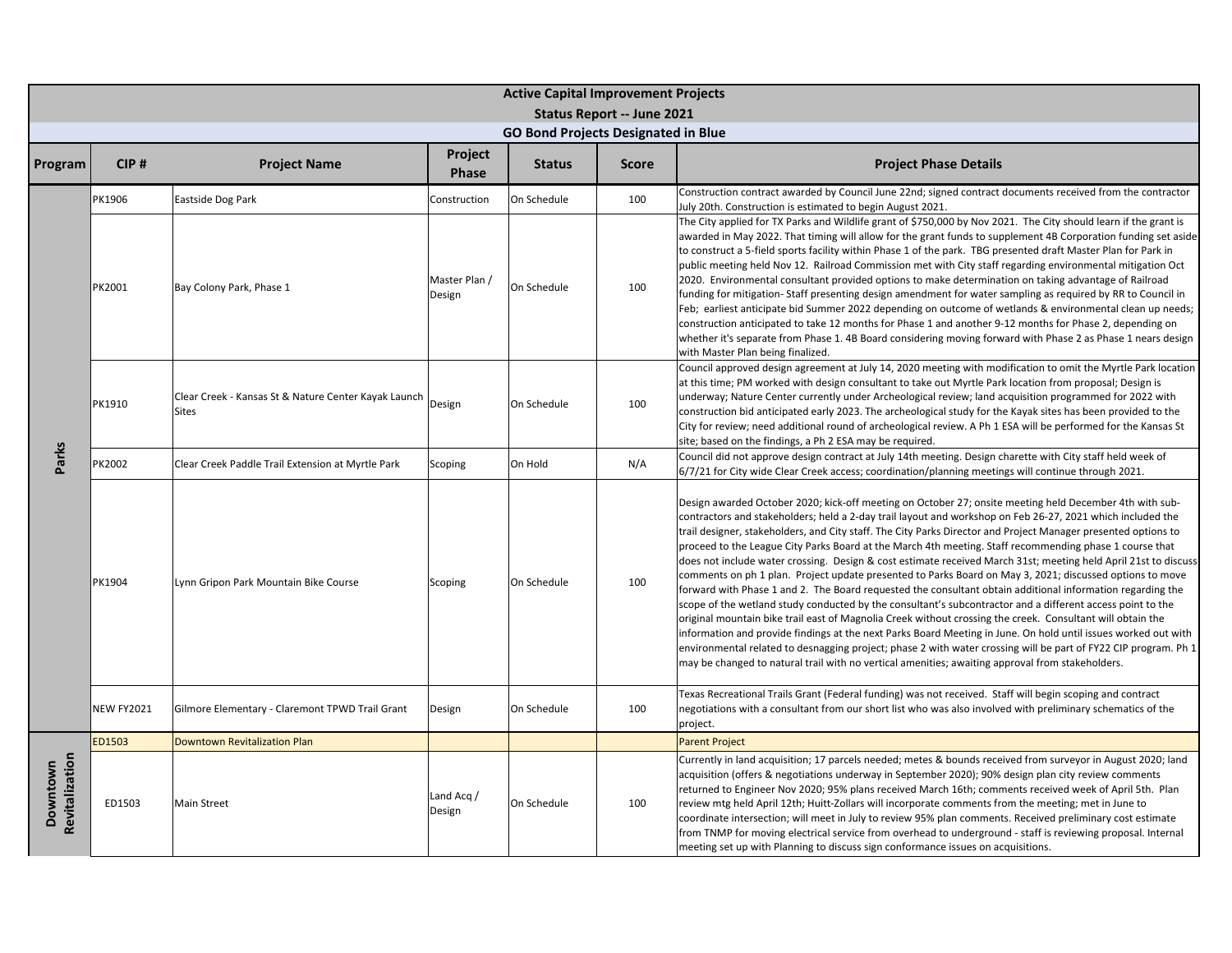|              |                  |                                                           |                              | <b>Active Capital Improvement Projects</b><br>Status Report -- June 2021 |              |                                                                                                                                                                                                                                                                                                                                                                                                                                                                                                                                                                                                                                                  |  |  |  |
|--------------|------------------|-----------------------------------------------------------|------------------------------|--------------------------------------------------------------------------|--------------|--------------------------------------------------------------------------------------------------------------------------------------------------------------------------------------------------------------------------------------------------------------------------------------------------------------------------------------------------------------------------------------------------------------------------------------------------------------------------------------------------------------------------------------------------------------------------------------------------------------------------------------------------|--|--|--|
|              |                  |                                                           |                              | <b>GO Bond Projects Designated in Blue</b>                               |              |                                                                                                                                                                                                                                                                                                                                                                                                                                                                                                                                                                                                                                                  |  |  |  |
| Program      | CIP#             | <b>Project Name</b>                                       | Project<br><b>Phase</b>      | <b>Status</b>                                                            | <b>Score</b> | <b>Project Phase Details</b>                                                                                                                                                                                                                                                                                                                                                                                                                                                                                                                                                                                                                     |  |  |  |
|              | WT1105           | SE Service Area Trunks - Sections 3 & 5                   | <b>Bidding</b>               | On Schedule                                                              | 100          | Final design plans pending letters of no objection (LONO) from 1 pipeline company, 2 LONO's received. 100%<br>plans submitted for review; these plans were submitted to TxDOT on April 9th and approved for construction<br>within TxDOT ROW. All ROW has been obtained. Sander's Engineering provided complete final plans for Review<br>on 5/17/2021; Plans advertised for bidding on June 8th; pre-bid held June 17th; Bids opened July 8th. 9 bidders<br>submitted; preparing for July 27th Council meeting.                                                                                                                                 |  |  |  |
|              | WT1109           | 36" Waterline - SH 3 to SSH BPS                           | Construction                 | On Schedule                                                              | 100          | Construction Bid advertised on April 20, 2021 opened on May 26th; construction contract awarded by Council<br>June 22nd; bond sale for remaining funds anticipated in August 2021.                                                                                                                                                                                                                                                                                                                                                                                                                                                               |  |  |  |
|              | WT1302           | <b>Waterline Upgrades &amp; Replacements</b>              |                              |                                                                          |              | Parent Project / Annual Program                                                                                                                                                                                                                                                                                                                                                                                                                                                                                                                                                                                                                  |  |  |  |
|              | WT1904D<br>(Ph2) | Bayou Brae & Newport Waterline Replacements               | Construction                 | On Schedule                                                              | 100          | Construction has been ongoing since the Notice to Proceed (NTP) date of January 11th. Bayou Brae is complete<br>with new line active and all services reconnected. Sidewalk removal/replacement is ongoing; still lacking<br>driveway replacements; site restoration activities currently ongoing. Mobilization into the Newport Subdivision<br>took place the week of June 14th. Construction is anticipated to be substantially complete by August 2021;<br>schedule has pushed due to recent constant rains.                                                                                                                                  |  |  |  |
|              | WT1904B          | Main Street Waterline Replacement (SH3 to I45)            | Design                       | On Schedule                                                              | 100          | Council approved design award January 28, 2020; surveying complete; Engineer working thru alignment & field<br>investigations for constructability with constrained right-of-way; 100% plans received in January 2021.<br>Easement acquisition is ongoing as of early 2021. Construction anticipated in FY22 in current CIP but will be<br>pushed behind WT1904C construction which has to be ahead of a TxDOT trail                                                                                                                                                                                                                             |  |  |  |
| <b>Water</b> | WT1904C          | Main Street Waterline Replacement (145 to Landing) Design |                              | On Schedule                                                              | 100          | Design agreement with ARKK approved at September 22, 2020 meeting. The design contract anticipates 315<br>days from notice to proceed to 100% design plans; survey started in late September; construction planned<br>ahead of TxDOT trail in FY22; 60% plan submittal received in early May 2021; comments returned the week of<br>the 17th. Anticipate final plans in August 2021                                                                                                                                                                                                                                                              |  |  |  |
|              | WT1904E          | Main Street Waterline (Landing to Palomino)               | Design                       | On Schedule                                                              | 100          | Council awarded design contract with ARKK on 12/8/2020 for 255 day contract; City Staff was able to leverage<br>TxDOT's available survey and geotechnical information to save approximately 120 days (and approximately<br>\$50,000) in duration for those efforts. 60% plan submittal received in early May 2021; comments returned the<br>week of the 17th. Anticipate final plans in August 2021.                                                                                                                                                                                                                                             |  |  |  |
|              | WT1502           | 54" Waterline to replace 42" WL on SH 3                   | Cash Call                    | On Schedule                                                              | 100          | Cash Call Only - City of Houston Project; GCWA agreement amendment approved by Council Oct 8, 2019; Design<br>will be conducted in four segments and begin in mid-to-late 2020. Construction is scheduled to start in late<br>2022. Next Cash Call scheduled July 2021                                                                                                                                                                                                                                                                                                                                                                           |  |  |  |
|              | WT1602           | 24" Waterline Relocation on LC Pkwy                       | Design                       | Delayed -<br>Centerpoint<br>changed route                                | 0            | Final design plans with re-route due to Centerpoint input under city review; Centerpoint easement payment<br>will be presented to Council for approval at Jan 12th meeting; Council has instructed staff to investigate<br>alternative funding partnerships and design solutions.                                                                                                                                                                                                                                                                                                                                                                |  |  |  |
|              | WT1705           | North Service Area 16" Water Line along Grissom           | Design / Land<br>Acquisition | Delayed due to<br>Land Acquisition                                       | $\mathsf 0$  | Design awarded 3/12/19; 9% plans submittal received in mid-February; 95% plans have been reviewed by City<br>staff and comments returned to Engineer; plans won't be finalized until land negotiations are complete with<br>property owner of required drainage easement; construction bid anticipated Summer 2021 as land acquisition is<br>progressing forward; construction time is anticipated at 15 months but bid will be awarded based on A+B<br>bidding which considers price and proposed construction time; construction bid anticipated 2021 pending land<br>acquisition; Construction in conjunction with Grissom Rd Project RE1702G |  |  |  |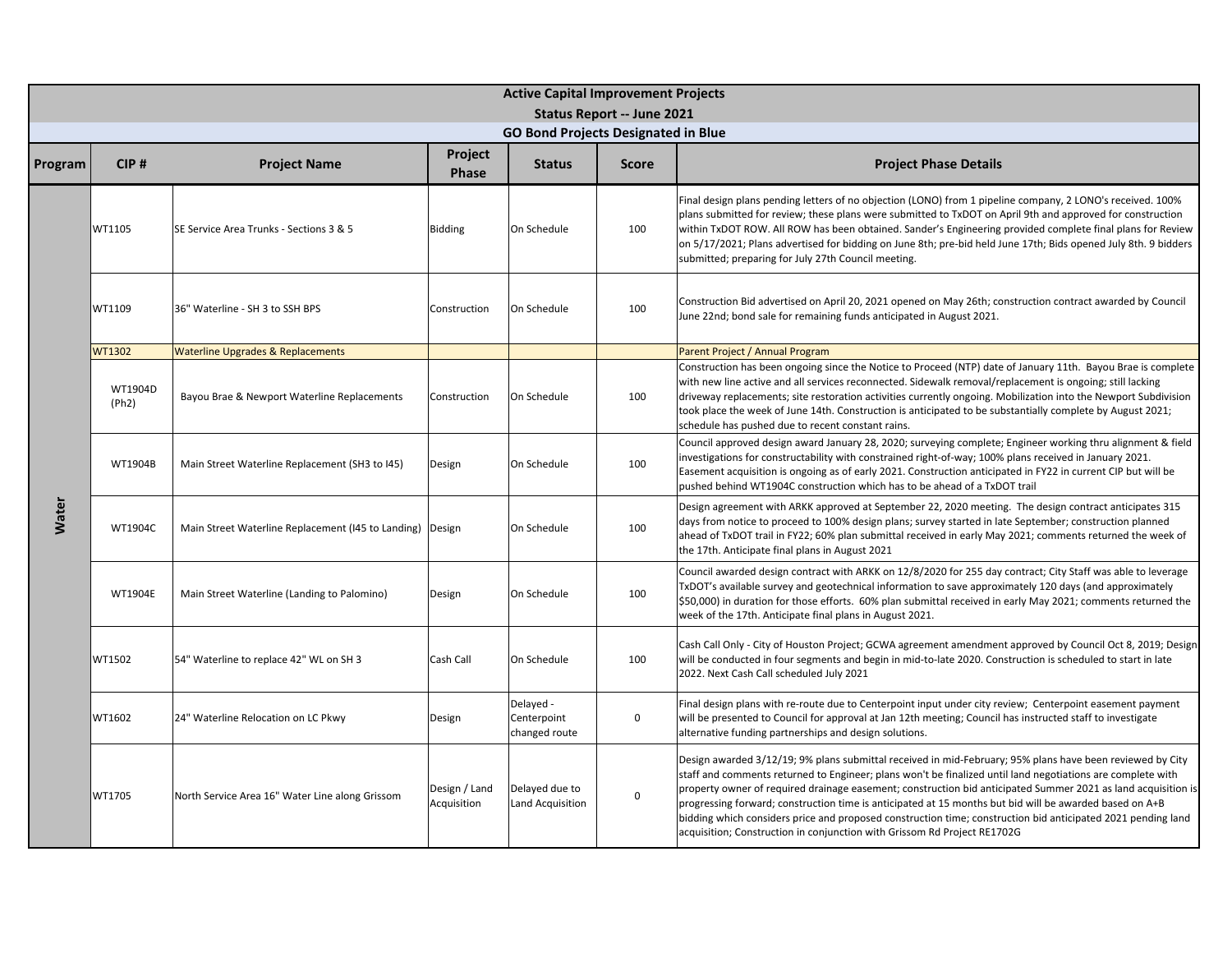|                   |                   |                                         |                  | <b>Active Capital Improvement Projects</b><br>Status Report -- June 2021   |              |                                                                                                                                                                                                                                                                                                                                                                                                                                                                                                                                                                                                                    |  |  |  |
|-------------------|-------------------|-----------------------------------------|------------------|----------------------------------------------------------------------------|--------------|--------------------------------------------------------------------------------------------------------------------------------------------------------------------------------------------------------------------------------------------------------------------------------------------------------------------------------------------------------------------------------------------------------------------------------------------------------------------------------------------------------------------------------------------------------------------------------------------------------------------|--|--|--|
|                   |                   |                                         |                  | <b>GO Bond Projects Designated in Blue</b>                                 |              |                                                                                                                                                                                                                                                                                                                                                                                                                                                                                                                                                                                                                    |  |  |  |
| Program           | CIP#              | <b>Project Name</b>                     | Project<br>Phase | <b>Status</b>                                                              | <b>Score</b> | <b>Project Phase Details</b>                                                                                                                                                                                                                                                                                                                                                                                                                                                                                                                                                                                       |  |  |  |
|                   | WT1707            | Westside Well & BPS                     | <b>Bidding</b>   | Delayed to<br>re-bid needed /<br>pending outcome<br>of new water<br>supply | $\mathbf 0$  | Staff presented recommendation to reject all bids to Council Jan 12, 2021. Engineer preparing re-bid<br>documents; will need approval by City Engineering & Building departments; 100% plans for re-bid reviewed by<br>City staff in February. City staff requested additional scope to design site security infrastructure and fire alarm<br>system; proposal is being negotiated with Engineer and electrical subconsultant for additional scope. Anticipate<br>re-bid/award in summer 2021 pending new water supply its potential to lower the well's priority and<br>construction timing.                      |  |  |  |
|                   | WT1802            | <b>Annual Water System Improvements</b> |                  |                                                                            |              | Parent Project / Annual Program                                                                                                                                                                                                                                                                                                                                                                                                                                                                                                                                                                                    |  |  |  |
|                   | WT1802            | SSH 2MG Elevated Storage Tank           | Design           | On Schedule                                                                | 100          | Council approved design proposal at January 12, 2021 meeting; 60% design plans submitted May 28, 2021; PW;<br>and engineering comments received July 20th. Construction programmed for FY 22                                                                                                                                                                                                                                                                                                                                                                                                                       |  |  |  |
|                   | WT1802            | Alabama Elevated Storage Tank           | Design           | On Schedule                                                                | 100          | Council approved design proposal at January 12, 2021 meeting; 60% design plans submitted May 28, 2021; PW;<br>and engineering comments received July 20th. Construction programmed for FY 22                                                                                                                                                                                                                                                                                                                                                                                                                       |  |  |  |
| Water             | WT1802            | Meadowbend Ground Storage Tank          | Design           | On Schedule                                                                | 100          | Council approved design proposal at January 12, 2021 meeting; 60% design plans submitted May 28, 2021; PW;<br>and engineering comments received July 20th. Construction programmed for FY 22                                                                                                                                                                                                                                                                                                                                                                                                                       |  |  |  |
|                   | WT2002            | New Waterlines to West Side             | Construction     | On Schedule                                                                | 100          | Part of Grand Bargain, design & constructed by Developers; City has contributed 60% as of May 31, 2021                                                                                                                                                                                                                                                                                                                                                                                                                                                                                                             |  |  |  |
|                   | WT1910            | New Water Well & GST - LC Pkwy West     | Design           | Design delayed for<br>plan submittal                                       | 0            | Council awarded design contract Aug 27, 2019; 90% plan submittal had comments from planning department<br>including additional detention required; 100% plans resubmitted in mid May; construction programmed in<br>FY2022 in current CIP. Currently beginning site platting process.                                                                                                                                                                                                                                                                                                                              |  |  |  |
|                   | WT1906            | Dickinson Ave GST & Generator Project   | Construction     | On Schedule                                                                | 100          | Council awarded construction Oct 27th for 330 calendar days from notice to proceed (Jan 4th) to substantial<br>completion; construction started in Jan 2021; proposed tank construction has been shifted to avoid conflict<br>with 10" waterline and suction line whose location was field verified by the contractor; Seal slab being poured<br>week of May 31, 2021. Crews have poured the ring wall for the new ground storage tank; select fill completed<br>inside the ring wall. Start of tank erection scheduled for July; expect delay due to weather. Substantial<br>completion anticipated Nov 30, 2021. |  |  |  |
|                   | WW1502            | <b>Annual Lift Station Improvements</b> |                  |                                                                            |              | Parent Project / Annual Program                                                                                                                                                                                                                                                                                                                                                                                                                                                                                                                                                                                    |  |  |  |
|                   | WW1901A           | Davis Rd 1 & 2 LS Improvements          | Construction     | Substantially<br>Complete                                                  | 0            | City Council awarded the 240 day construction contract at the June 23, 2020 meeting; Notice to proceed to be<br>delayed due to Covid-19 manufacturing and delivery issues until Jan 2021; Both stations were commissioned<br>May 12th; bypass pumping has been removed; anticipate final completion in August 2021                                                                                                                                                                                                                                                                                                 |  |  |  |
|                   | <b>WW1901B</b>    | Waterford 1 & 2 LS Improvements         | Construction     | Substantially<br>Complete                                                  | N/A          | Substantially complete February 24, 2021. Punchlist correction items have been completed; electrical panel<br>delayed due to COVID has been received and installed. Close-out phase in progress. Final walkthrough has been<br>completed and final acceptance granted. Waiting on closeout documents from the contractor.                                                                                                                                                                                                                                                                                          |  |  |  |
| <b>Mastewater</b> | <b>WW1901C</b>    | South Shore 1 & 2 LS Improvements       | Design           | Delayed due to<br>material supply<br>chain issues                          | 0            | Construction contract awarded by Council March 23, 2021 for 270 calendar days. NTP will be issued once<br>pumps are procured. Pumps are delayed throughout the industry at this time. Matula informed the City that<br>their material suppliers have increased their original prices for material procurement and some suppliers have<br>filed for Force Majeure. Matula has worked with suppliers and our consultant to expedite submittals and<br>review to avoid the price increases. Will consider paying materials on hand for materials purchased now.                                                       |  |  |  |
|                   | WW1901D           | Glen Cove LS dry pit/wet well           | Design           | On Schedule                                                                | 100          | Council approved design proposal at January 12, 2021 meeting; 60% design plans received July 6, 2021;<br>construction is programmed for FY22 in the current CIP                                                                                                                                                                                                                                                                                                                                                                                                                                                    |  |  |  |
|                   | WW1703-<br>WW1206 | MUD 14-15 Lift Station Improvements     | Construction     | On Schedule                                                                | 100          | Council awarded construction contract May 26, 2021 for 330 calendar days from the notice to proceed.<br>Mobilization occurred September 21, 2020; substantial completion anticipated September 2021.                                                                                                                                                                                                                                                                                                                                                                                                               |  |  |  |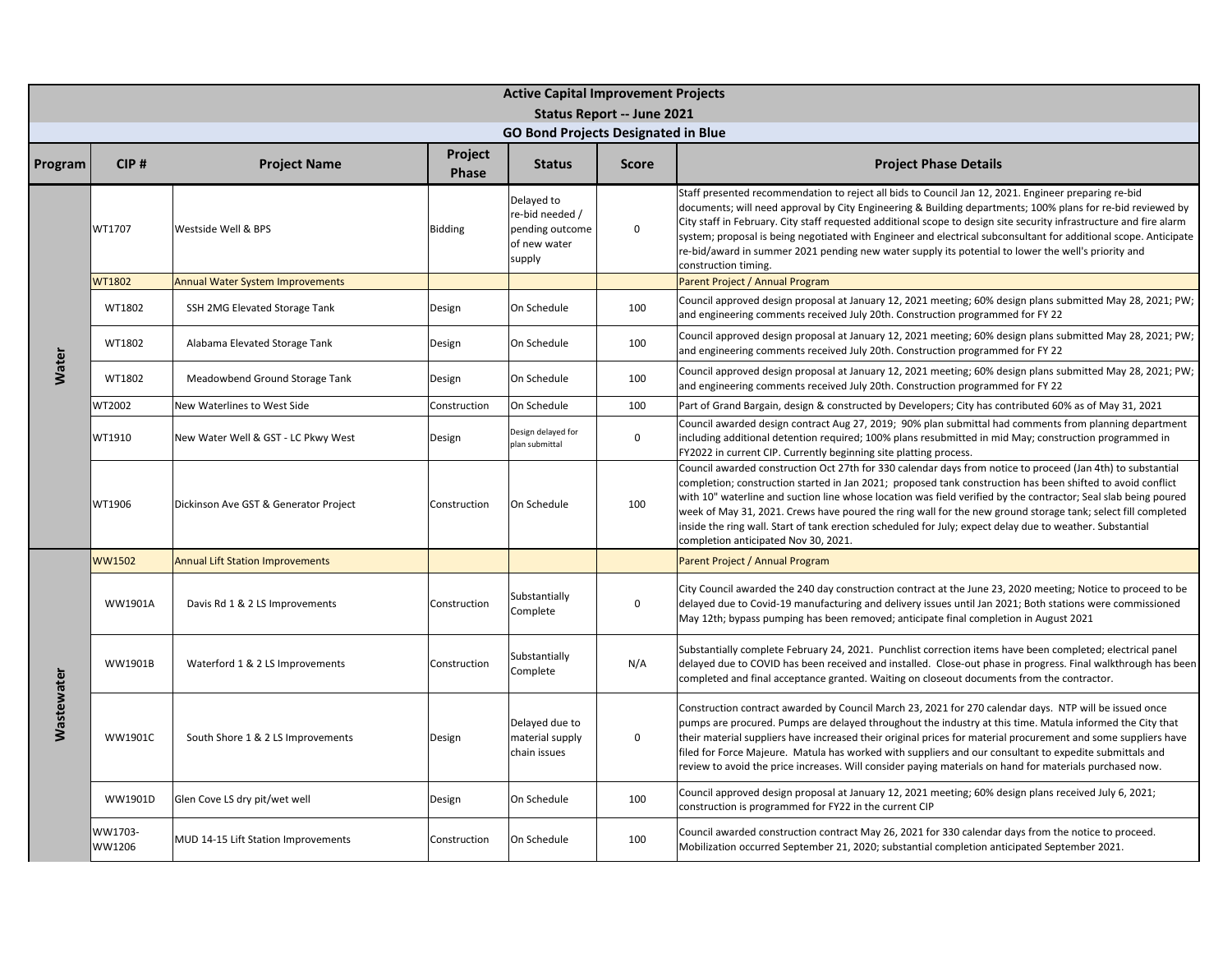|            | <b>Active Capital Improvement Projects</b><br><b>Status Report -- June 2021</b> |                                                            |                         |                                            |              |                                                                                                                                                                                                                                                                                                                                                                                                                                                                                                   |  |  |  |
|------------|---------------------------------------------------------------------------------|------------------------------------------------------------|-------------------------|--------------------------------------------|--------------|---------------------------------------------------------------------------------------------------------------------------------------------------------------------------------------------------------------------------------------------------------------------------------------------------------------------------------------------------------------------------------------------------------------------------------------------------------------------------------------------------|--|--|--|
|            |                                                                                 |                                                            |                         | <b>GO Bond Projects Designated in Blue</b> |              |                                                                                                                                                                                                                                                                                                                                                                                                                                                                                                   |  |  |  |
| Program    | CIP#                                                                            | <b>Project Name</b>                                        | Project<br><b>Phase</b> | <b>Status</b>                              | <b>Score</b> | <b>Project Phase Details</b>                                                                                                                                                                                                                                                                                                                                                                                                                                                                      |  |  |  |
|            | WW1801                                                                          | <b>Annual Sanitary Sewer Rehab</b>                         |                         |                                            |              | Parent Project / Annual Program                                                                                                                                                                                                                                                                                                                                                                                                                                                                   |  |  |  |
|            | <b>WW1801C</b>                                                                  | Glen Cove 14" FM Replacement                               | Construction            | Complete                                   | 100          | Substantial completion achieved week of April 26th; final completion walkthrough held May 28th. Final<br>estimate is paid; closeout paperwork received.                                                                                                                                                                                                                                                                                                                                           |  |  |  |
|            | <b>WW1801E</b>                                                                  | Newport, Ellis Landing & other misc                        | Construction            | On Schedule                                | 100          | Council approved construction award at March 9, 2021 meeting; construction NTP April 26, 2021; substantial<br>expected in 180 days (late October); final completion in 210 days. Project includes rehab and repairs of 150<br>manholes and rehab of ~15,000 If of sanitary sewer line. Collapsed lines were found during construction; added<br>to scope along with 30 days (210 days (late November); final completion in 240 days. Progressing as planned on<br>schedule.                       |  |  |  |
|            | WW1801D                                                                         | Sewer System Evaluation                                    | Complete                | On Schedule                                | 100          | Flow study for west side of City; design agreement approved by Council January 28, 2020; smoke testing<br>complete; engineer complete data analysis for review with public works. Final report with recommendations for<br>system improvements received in May 2021.                                                                                                                                                                                                                              |  |  |  |
|            | <b>WW1801H</b>                                                                  | Sewer System Evaluation                                    | <b>Smoke Testing</b>    | On Schedule                                | 100          | Scope will provide dye testing, smoke testing and manhole inspections throughout the next highest priority<br>basins. The outcome of this project will determine the scope of the Annual Sanitary Sewer Rehab Project.<br>Design agreement approved by Council June 8th; Kickoff meeting held July 8th                                                                                                                                                                                            |  |  |  |
|            | WW1801G                                                                         | SH3 Lift Station / Force Main                              | Scoping                 | On Schedule                                | 100          | Internal staff meeting in early April for project scoping; met with design Engineer April 20th for scoping<br>meeting; onsite meeting to evaluate the station and discharge manhole held on April 28th. Proposal received<br>May 11th; staff has decided to go with Option 2 which includes mechanical/electrical rehab and upgrades at the<br>lift station in addition to the force main replacement; engineering contract awarded July 13th. Design kickoff<br>meeting scheduled for July 29th. |  |  |  |
| Wastewater | WW1801F                                                                         | Meadowbend 16" FM Replacement                              | Design                  | On Schedule                                | 100          | Council awarded 270 day design contract January 12, 2021; Preliminary survey of the project alignment is<br>complete; 60% design plans submitted May 28, 2021; currently under review. Progress meeting and site walk<br>through for the 60% plan review held on June 24th. Construction anticipated to start Nov 2021.                                                                                                                                                                           |  |  |  |
|            | WW2001                                                                          | <b>Annual Odor Control Improvements</b>                    |                         |                                            |              | Parent Project / Annual Program                                                                                                                                                                                                                                                                                                                                                                                                                                                                   |  |  |  |
|            | WW2001A                                                                         | Tuscan Lakes Lift Station #2                               | Design                  | On Schedule                                | 100          | Council awarded Design contract June 2020; project designed with Hewitt Rd LS; survey complete by end of<br>June; 60% plans received and comments returned Dec 18th; 90% plans received March 31st; comments<br>received week of April 19th. 100% design plans received May 21st. First advertisement is June 29th; opening<br>planned for July 27th.                                                                                                                                             |  |  |  |
|            | WW2001B                                                                         | Hewitt Rd LS Odor Control                                  | Design                  | On Schedule                                | 100          | Council awarded Design contract June 2020; project designed with Hewitt Rd LS; survey complete by end of<br>June; 60% plans received and comments returned Dec 18th; 90% plans received March 31st; comments<br>received week of April 19th. 100% design plans received May 21st. First advertisement is June 29th; opening<br>planned for July 27th.                                                                                                                                             |  |  |  |
|            | WW2002                                                                          | New 48/54/60-inch SW Area Trunk to SWWRF                   | Construction            | On Schedule                                | 100          | Part of Grand Bargain, design & constructed by Developers; City has contributed 73% as of May 31, 2021                                                                                                                                                                                                                                                                                                                                                                                            |  |  |  |
|            | WW2102                                                                          | <b>DSWWTP SCADA Upgrade</b>                                | Design                  | On Schedule                                | 100          | Design awarded at Council on June 8th. Kickoff meeting scheduled for the week of July 19th                                                                                                                                                                                                                                                                                                                                                                                                        |  |  |  |
|            | WW2101                                                                          | 15" Willow Branch & 18" FM 518 Gravity Line<br>Replacement | Design                  | On Schedule                                | 100          | Awarded at Council on May 25, 2021. Performing preliminary investigations on the lines with CCTV.                                                                                                                                                                                                                                                                                                                                                                                                 |  |  |  |
|            | WW2104                                                                          | Dallas Salmon WWTP Admin, Lab, & Ops Building              | Scoping                 | On Schedule                                | 100          | RFQ responses due March 10th for City staff review and selection; Interviews held with top four candidates the<br>week of April 19th. Scoping meeting held with selected design firm on May 7th; proposal received May 22nd.<br>Anticipate Council award late July.                                                                                                                                                                                                                               |  |  |  |
|            | WW2103                                                                          | Dallas Salmon WWTP Improvements                            | Design                  | On Schedule                                | 100          | Design contract awarded to Ardurra Group at April 27th Council meeting. Kickoff meeting held on May 21st;<br>NTP issued May 24th; design is underway; 60% submittal expected August 2021.                                                                                                                                                                                                                                                                                                         |  |  |  |

Total of Scores

9,000 **87**